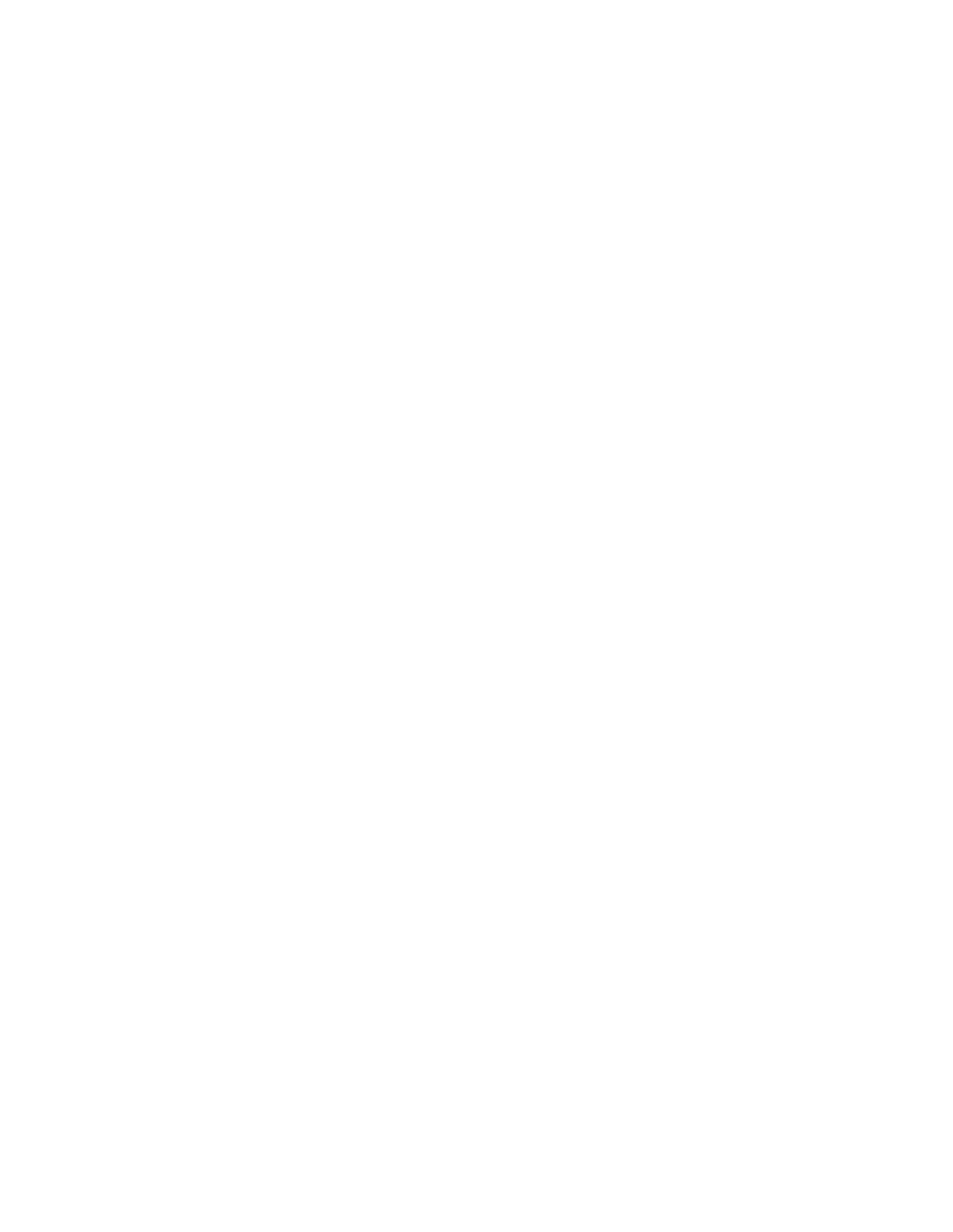

# Stakeholder Consultation: *EIT Community – Open & Inclusive*

*This report includes a summary of responses by stakeholders, collected between October and November 2020, in the framework of a Public Online Stakeholder Consultation launched by the European Institute of Innovation and Technology (EIT) in 2020. The output expressed aims to inform the EIT about the consulted stakeholders' views concerning the deployment of further activities, without implying a policy position or expression of any opinion by the EIT, nor that all ideas presented will necessarily come to fruition. The analysis and summary of responses was prepared by Cecoforma, February 2021.*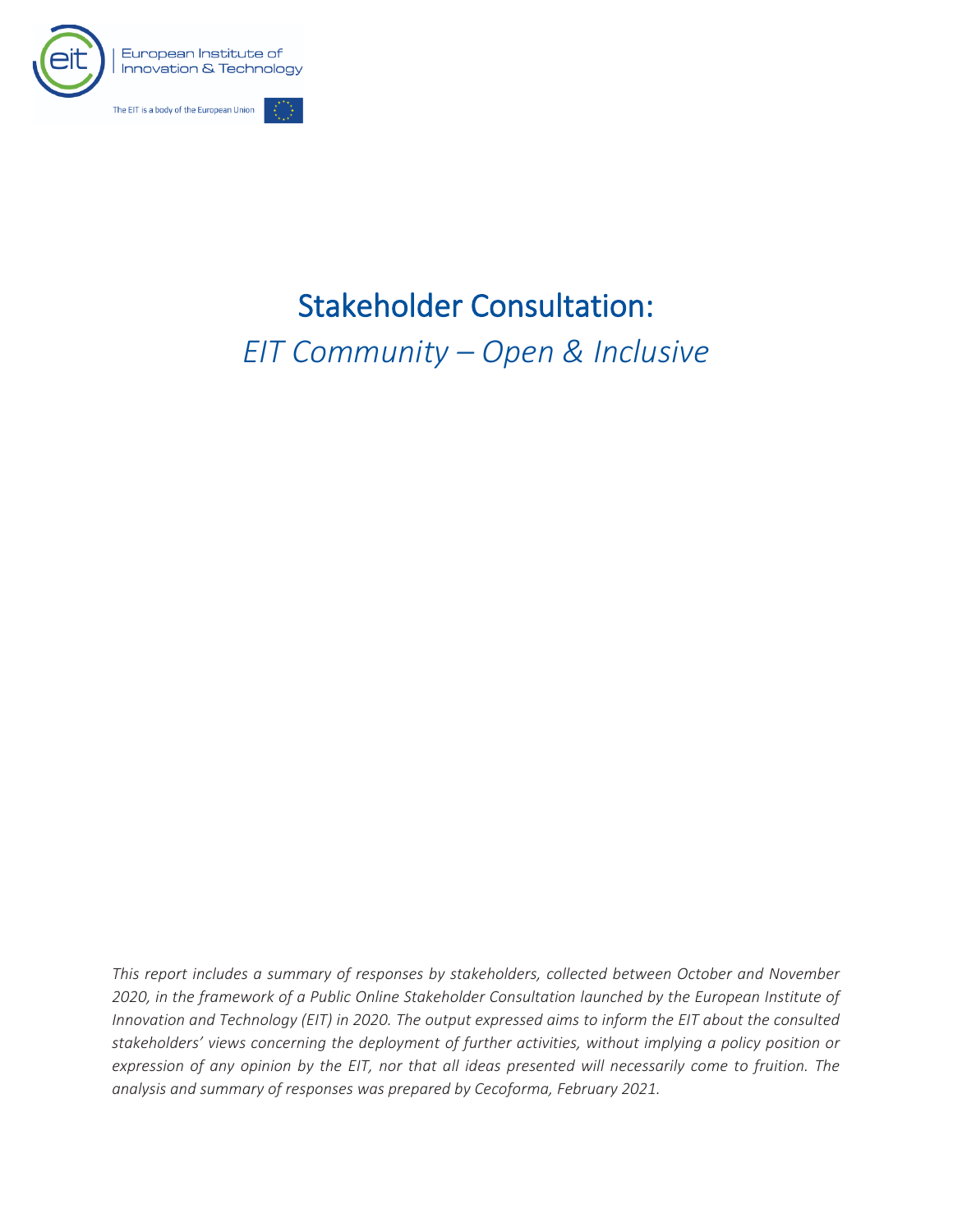

# **Contents**

| 2.2 Profile of respondents by location and by type of engagement with the EIT and EIT KICs 9  |
|-----------------------------------------------------------------------------------------------|
| 3 Responses from those who have already partnered with or been involved in the activities of  |
|                                                                                               |
|                                                                                               |
|                                                                                               |
|                                                                                               |
|                                                                                               |
| 4 Responses from those who have never partnered with or been involved in the activities of an |
|                                                                                               |
|                                                                                               |
|                                                                                               |
|                                                                                               |
|                                                                                               |
|                                                                                               |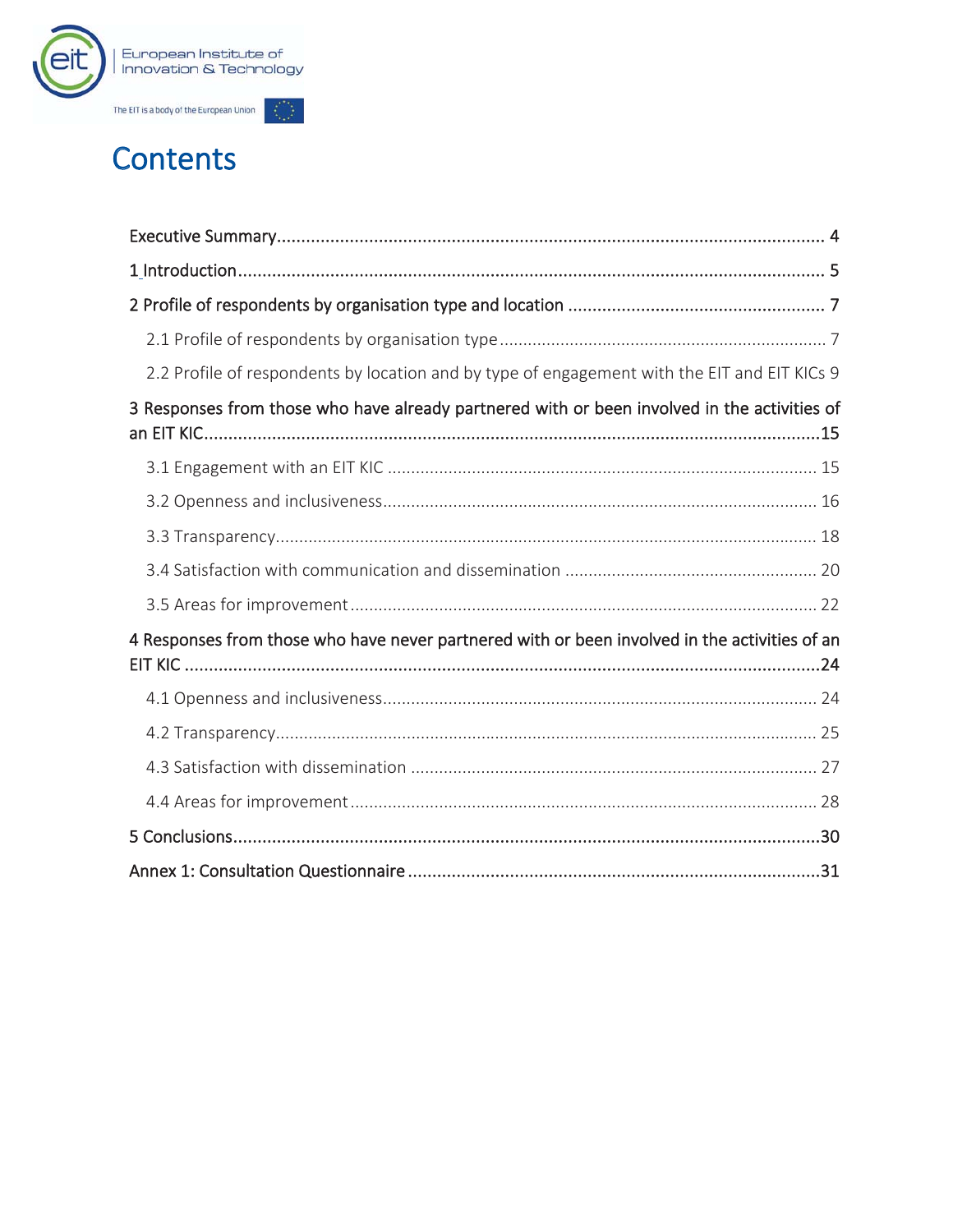

| Figure 2: Type of organisations "partnered/involved" with the EIT Community  8                       |
|------------------------------------------------------------------------------------------------------|
| Figure 3: Type of organisations 'not "partnered/involved"' with the EIT Community 8                  |
|                                                                                                      |
| Figure 5: Are you currently a member of the EIT Community (EIT KICs and their partners, EIT          |
| Alumni)? Have you participated in an EIT activity before? Have you partnered with or been            |
|                                                                                                      |
| Figure 6: Are you currently a member of the EIT Community (EIT KICs and their partners, EIT          |
|                                                                                                      |
|                                                                                                      |
| Figure 8: Have you partnered with or been involved in the activities of the EIT Knowledge and        |
|                                                                                                      |
| Figure 9: Have you participated in an EIT activity before? By type of activity  13                   |
|                                                                                                      |
|                                                                                                      |
| Figure 12: How clearly do the EIT KICs you work with communicate their vision, mission and           |
| strategy? How open are the EIT KICs' activities to non-EIT KIC partners? How open and inclusive to   |
|                                                                                                      |
| Figure 13: Are citizens consulted in the periodic revisions of EIT KICs' strategic agendas (e.g.     |
| revision of their missions, strategic objectives and impact to be achieved)?  18                     |
| Figure 14: How open and transparent are the selection procedures for EIT KIC activities? 19          |
| Figure 15: Is it clear how innovators, entrepreneurs and students can join and benefit from the EIT  |
|                                                                                                      |
| Figure 16: How satisfied have you been with your communication with the EIT KICs? 21                 |
|                                                                                                      |
| Figure 18: How clearly do the EIT KICs communicate their vision, mission and strategy? How open      |
| are the EIT KICs' activities to non-EIT KIC partners? How open and inclusive to partners are the EIT |
|                                                                                                      |
| Figure 19: How open and transparent are the selection procedures for EIT KIC activities? 26          |
| Figure 20: Is it clear how innovators, entrepreneurs and students (or other interested               |
| organisations and individuals) can join and benefit from EIT KIC activities? 27                      |
|                                                                                                      |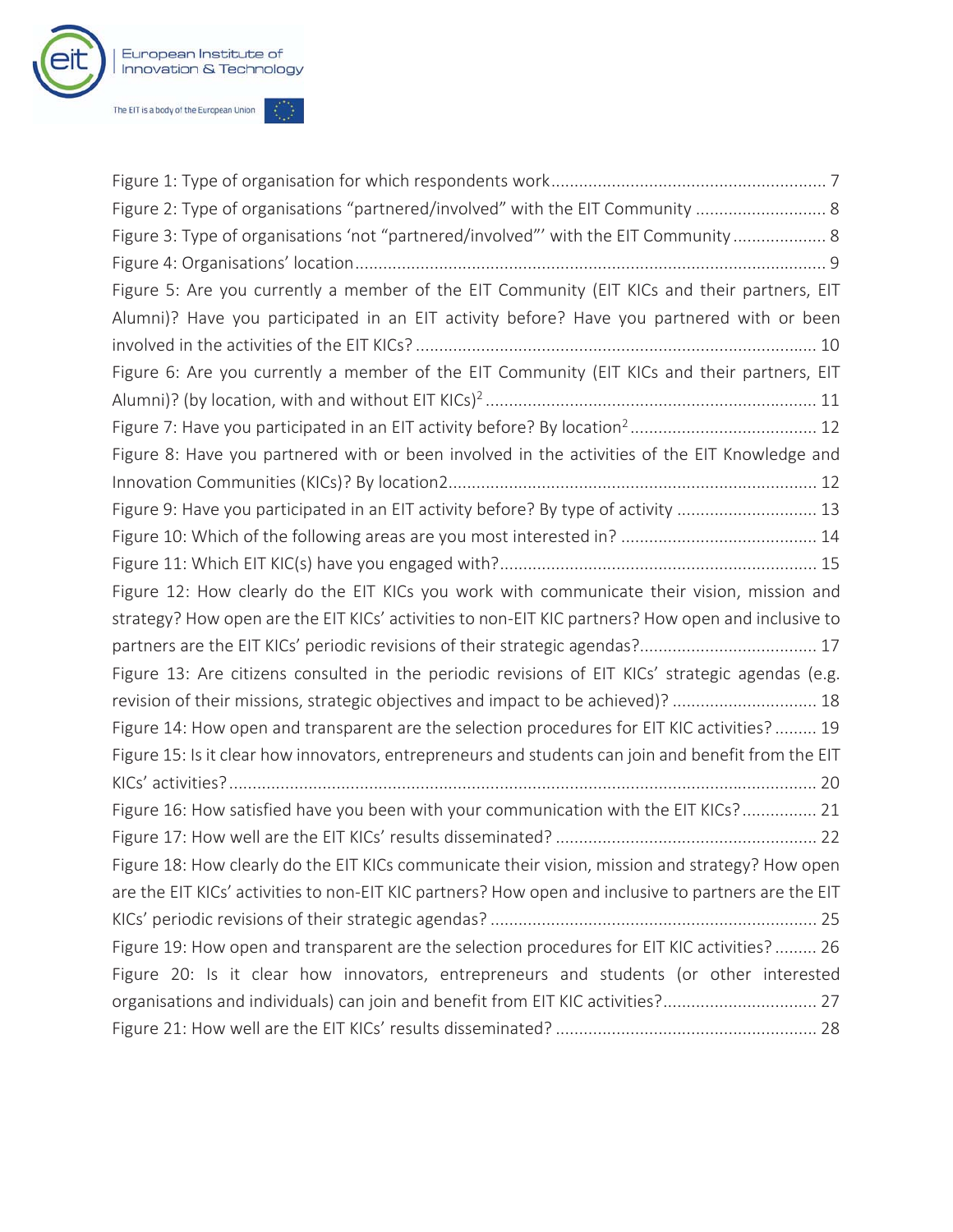

## **Executive Summary**

This report summarises the results of a Stakeholder Consultation on the openness and inclusiveness of the EIT and EIT Knowledge and Innovation Communities (KICs), carried out online between 1 October and 15 November 2020. The Stakeholder Consultation provided a platform for EIT stakeholders to express their views and contribute to impactful implementation of the EIT's Strategic Innovation Agenda 2021-2027.

Respondents came from 21 countries, of which 16 were EU Member States (45 of 50 respondents). Non-EU respondents came from the United Kingdom (UK) (2) and 1 each from Serbia, Switzerland and Turkey. The largest single group of respondents was from Germany (5) (including 2 EIT KICs). Greece, Spain, Finland and Sweden all accounted for 4 respondents.

The respondents fell into two groups, those who had already partnered with or been involved in EIT KICs' activities (35) (including EIT KICs themselves) or not (15). The questions to both groups covered the same ground but differed slightly in their wording to take this into account.

Of the 35 "partnered/involved" organisations, higher education institutions slightly outnumbered research institutions (12 and 11 respondents respectively, representing 34% and 31%, i.e. 65% in total). The EIT KIC respondents were the third largest group (17%).

Of the 15 'not-"partnered/involved"' respondents, the two identifiable categories that accounts for the largest number were the 3 each of corporate and 15 higher education institutions. The non-identifiable "Other" group of 4 was the largest in this category. The 2 start-up/scale-ups among the total respondents both fall into this category.

The quantitative and qualitative data from the survey and the comments suggest that there are areas for improvement in openness and inclusiveness. There were **particular strengths** according to the survey in the openness of strategic agenda revisions, clarity on how innovators, entrepreneurs and students can join in EIT KIC activities and on the dissemination of results. Views were very mixed on openness to non-partners and the transparency of selection procedures.

There was relative satisfaction with communication with the EIT KICs, but there were some overriding concerns about transparency, bureaucracy and communication, particularly when the respondents' comments are taken into account in addition to their responses.

Respondents advocated boosting the visibility of the EIT and EIT KICs, giving more publicity to calls, having more open calls, making the rules on participation in EIT KIC activities clearer, avoiding changes in the rules, more transparent selection processes and improving not only dissemination of results, but the depth of feedback on evaluations. There was a widely held view that the EIT could look to Horizon 2020 for good practice in how to be transparent and to communicate.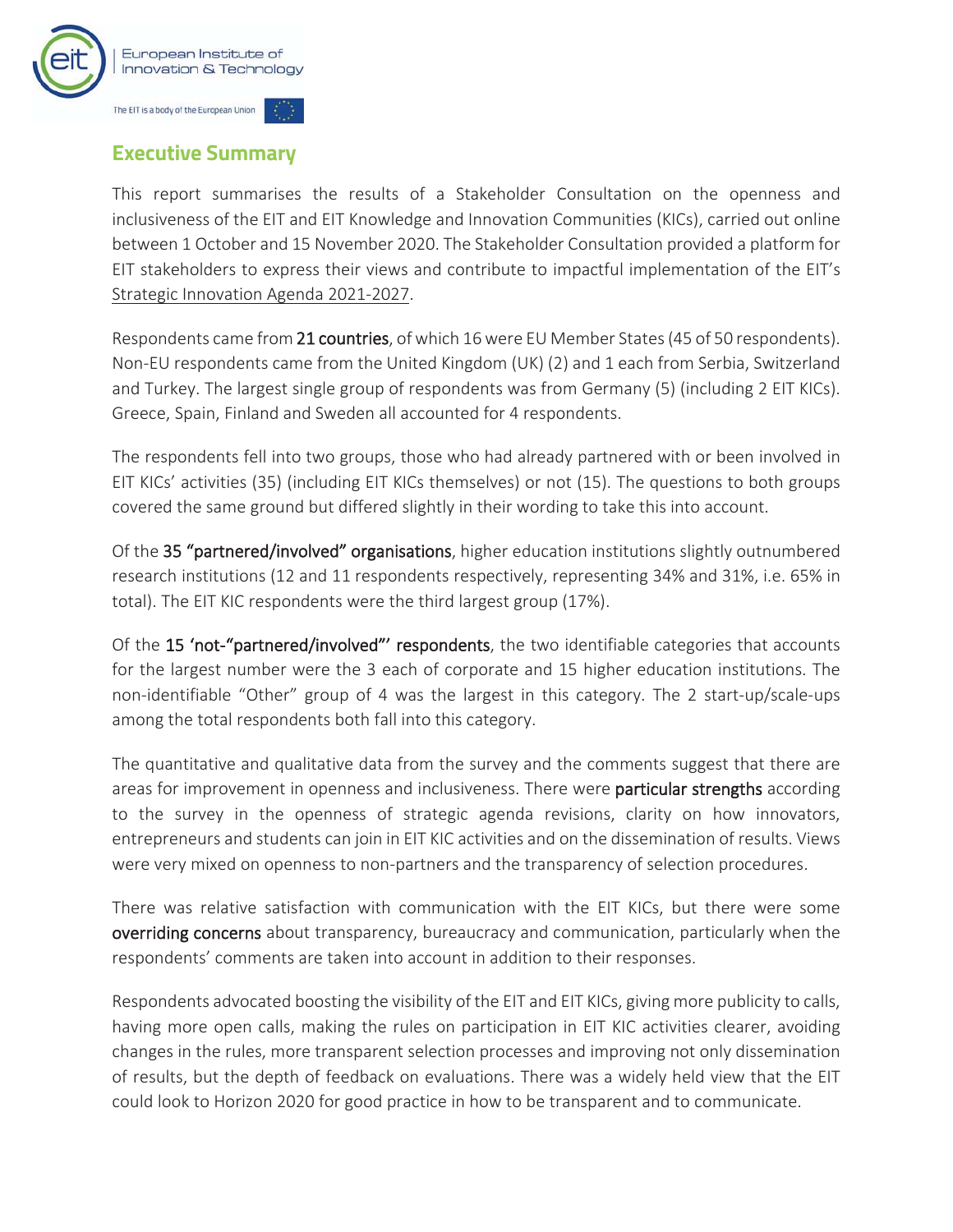

# **1 Introduction**

The EIT was created to strengthen Europe's ability to innovate by uniting business, education and research in a dynamic innovation ecosystem. As Europe's largest innovation network made up of over 2 000 partners, the EIT appreciates the value of openness and inclusivity. To boost its impact under Horizon Europe, the EU Framework Programme for Research and Innovation for 2021-2027, the EIT Community is seeking to further increase the openness and transparency of its activities and operations.

This Stakeholder Consultation was part of the 2020 EIT Stakeholder Forum, which is the annual forum for engaging with the EIT's varied stakeholders & partners. In 2020, against the backdrop of the COVID-19 pandemic, the Forum combined online consultations with a series of digital sessions and meetings. The Stakeholder Consultation provided a platform for EIT stakeholders to express their views and contribute to impactful implementation of the EIT's Strategic Innovation Agenda 2021-20271.

Any stakeholder interested in the EIT Community's activities was invited to answer the questionnaire, regardless of whether they had previously been involved in its activities or not. The feedback received will inform the EIT's efforts to enhance the EIT Community's openness and inclusiveness.

The questions answered by the respondents depended on their familiarity with the EIT. The two questionnaires offered on this basis are available in Annex 1. The consultation was open in EUSurvey from 1 October to 15 November 2020. There were 50 respondents from a variety of countries and sectors, providing a range of opinions on the issues covered.

The respondents fell into two groups depending on who had already partnered with or been involved in EIT KICs EIT (Knowledge and Innovation Communities) (35) activities or not (15). The questions to both groups covered the same ground but differed slightly in their wording to take this into account. Of the 'partnered/involved' group, 6 were EIT KICs. Results without the EIT KICs are broken out separately where relevant. Similarly, the views of EIT KICs are differentiated from those of the rest, where relevant.

This report first discusses the profile by organisation type and location of the respondents (Section 2). It looks at whether there are significant differences in the location and profile when the respondents are split by whether or not they were currently a member of the EIT Community (EIT

 $1$  On 28 January 2021, a political agreement was reached between the European Parliament and the Council of the European Union on the EIT Regulation and Strategic Innovation Agenda 2021-2027. The publication of the entire legislative package in the Official Journal of the European Union (OJ) is expected in spring 2021.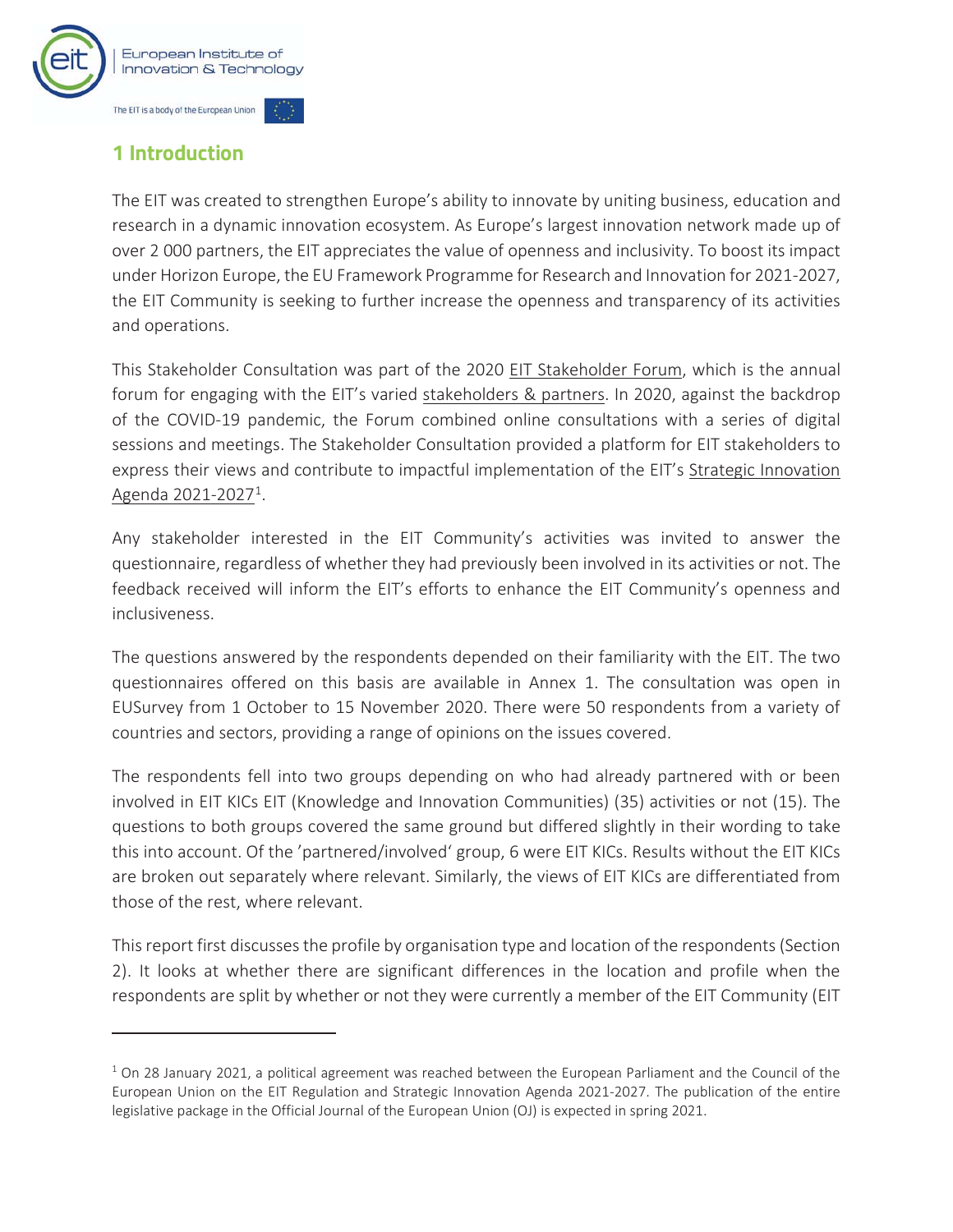

KICs and their partners, EIT Alumni) (32) or not (18), and whether they were currently involved with the EIT KICs (35) or not (15).

The results for the group of "partners/involved" and the 'non-"partners/involved"' are then discussed separately (Sections 3 and 4) as the questions were slightly different depending which group respondents belonged to.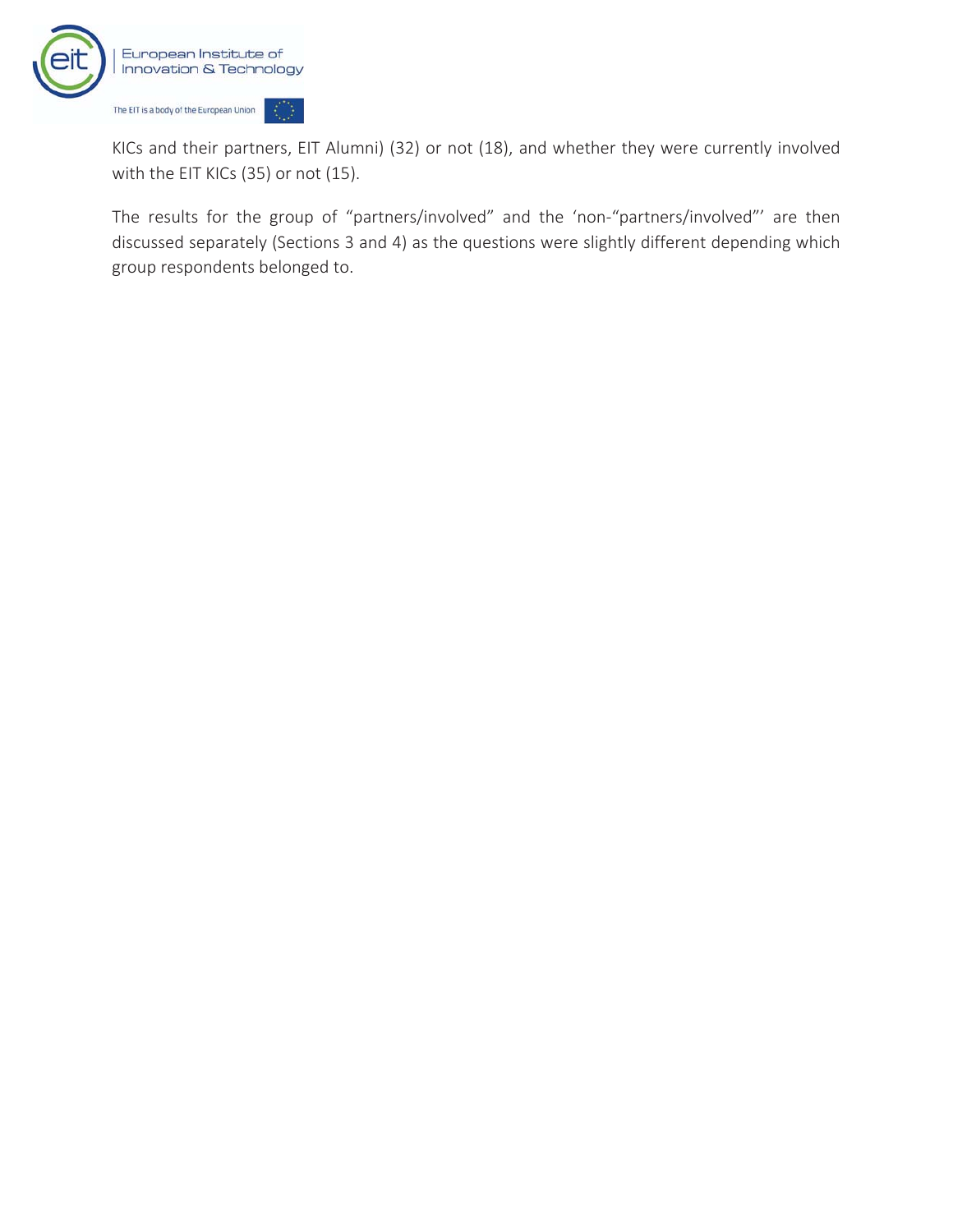

# **2 Profile of respondents by organisation type and location**

#### 2.1 Profile of respondents by organisation type

More than half (56%) the responses came from two categories, higher education institutions and research institutions. These two groups accounted for 30% (15 respondents) and 26% (13 respondents) respectively (Figure 1). EIT KICs were the next largest category with 12% (6 respondents).



#### **Figure 1: Type of organisation for which respondents work**

An important differentiator for this consultation was whether the respondents had already partnered with the EIT KICs or been involved in the activities of the EIT Knowledge and Innovation Communities (KICs), or not.

Of the 35 "partnered/involved" organisations, higher education institutions again slightly outnumbered research institutions (12 and 11 respondents respectively, representing 34% and 31%, i.e. 65% in total) (Figure 2). The 6 EIT KIC respondents were the third largest group (17%).

Of the 'non-"partnered/involved"' group of 15 respondents (Figure 3), the two identifiable categories that accounts for the largest number were the 3 each of corporate and 15 higher education institutions. The non-identifiable "Other" group of 4 was the largest in this category. The 2 start-up/scale-ups among the total respondents both fall into this category.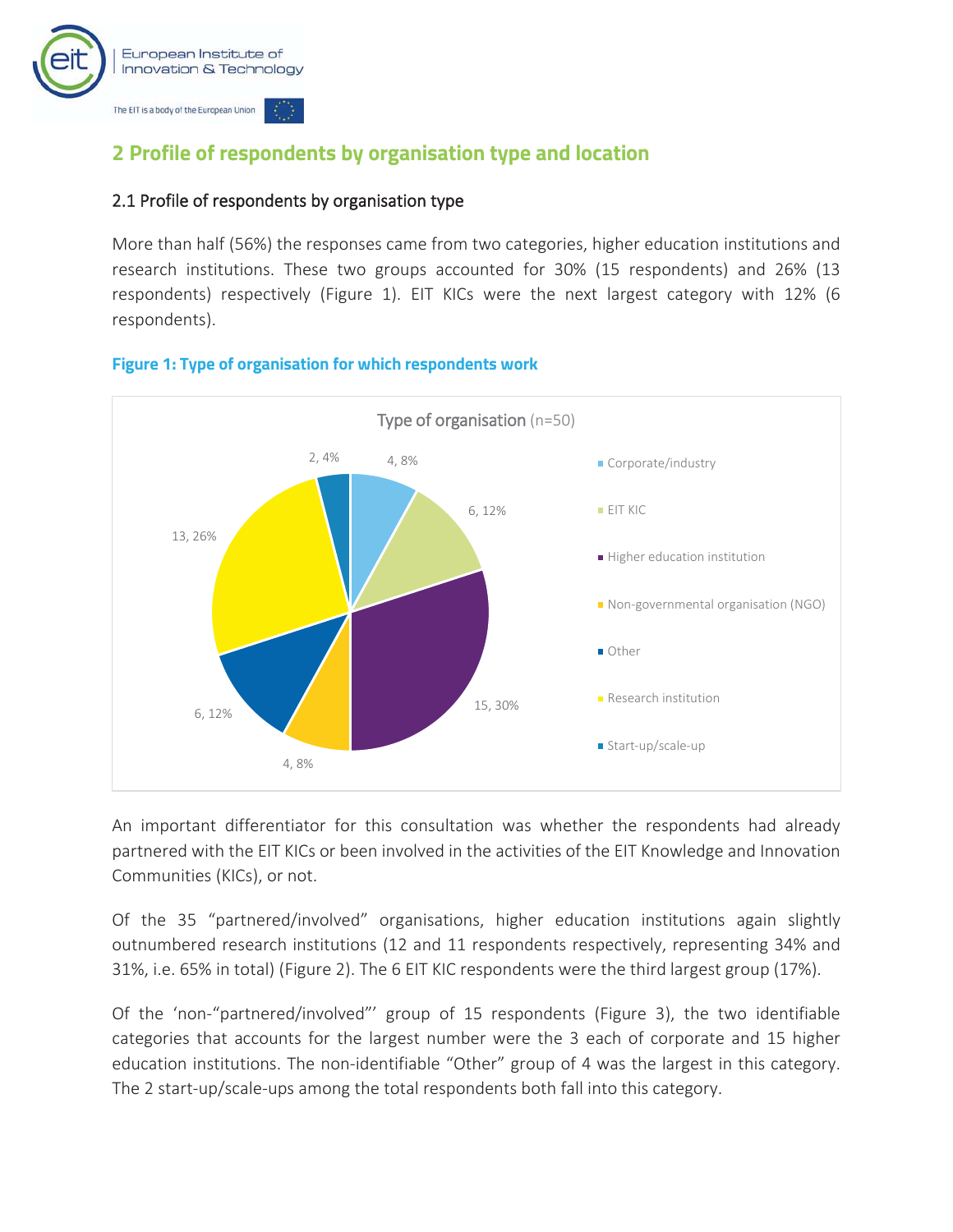



#### Figure 2: Type of organisations "partnered/involved" with the EIT Community



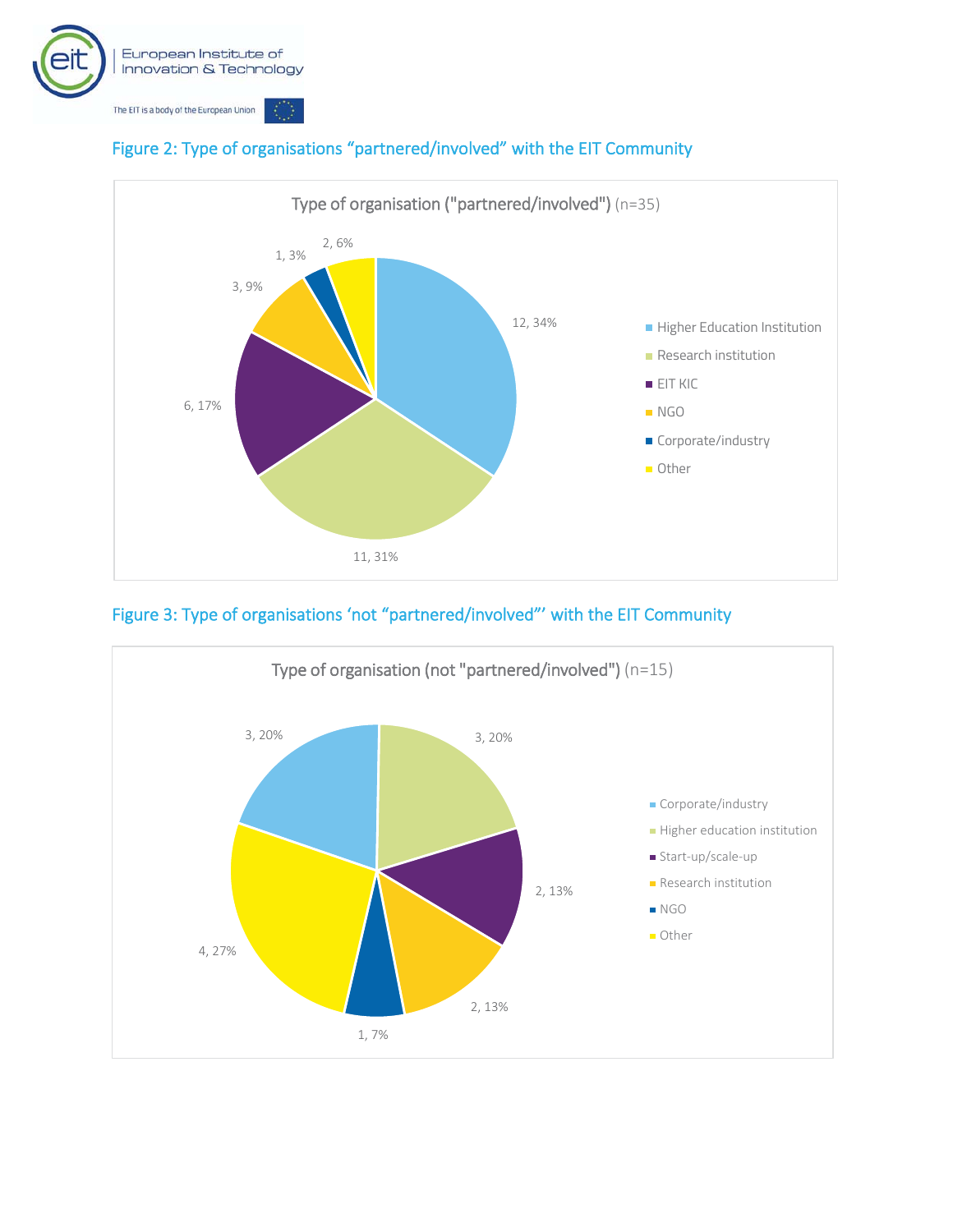

#### 2.2 Profile of respondents by location and by type of engagement with the EIT and EIT KICs

Respondents came from 21 countries, of which 16 were EU Member States (45 of 50 respondents). Non-EU respondents came from the United Kingdom (UK) (2) and 1 each from Serbia, Switzerland and Turkey. (Figure 4). The largest single group of respondents was from Germany (5). EIT KICs accounted for 6 respondents – 2 from Germany, 2 from Hungary and 1 each from Croatia and Italy. Without the EIT KICs, Greece, Spain, Finland and Sweden all have 4 respondents, and Germany and Hungary stand out less (3 respondents)<sup>2</sup>.

#### Figure 4: Organisations' location2



Respondents were asked about their level of engagement with the EIT KICs: i.e. were they a member of the EIT Community, i.e. an EIT KIC, an EIT KIC partners or an EIT alumnus; whether they had previously participated in an EIT activity and whether they had been partners of or been involved with an EIT KIC.

<sup>&</sup>lt;sup>2</sup> Non-EU countries are shown in lilac (all) and yellow (excl. EIT KICs)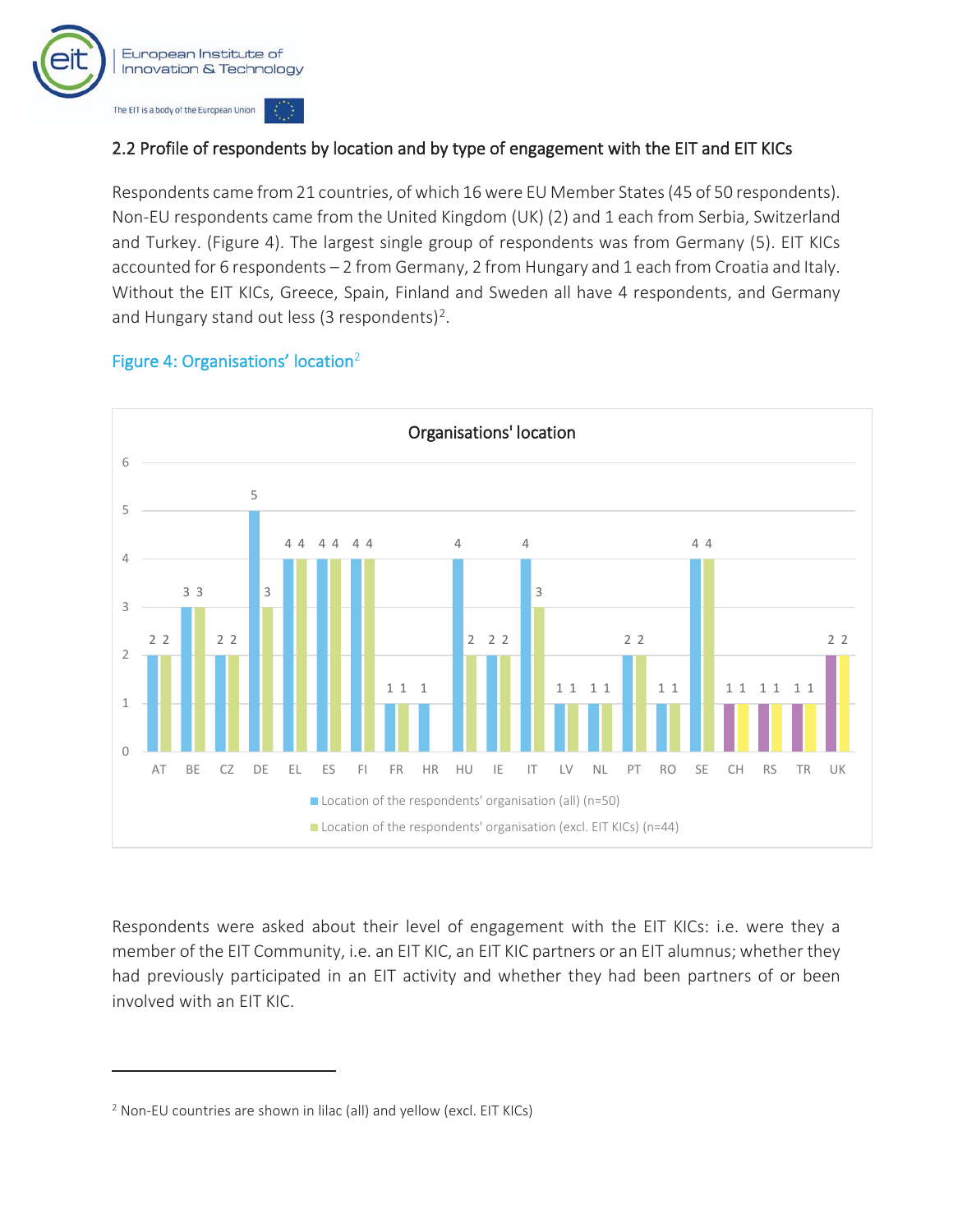![](_page_11_Picture_0.jpeg)

Of the 50 respondents, 6 were EIT KICs who ipso facto are members of the EIT Community, had all participated in an EIT activity and were also not the target of the question on partnering or being involved with an EIT KIC. They have therefore not been included in Figure 5 which compares the levels of engagement of the 44 other respondents. Of these, 80% (35) had participated in an EIT activity, followed by 66% (29) who had partnered with or been involved in EIT KICs' activities. 60% (26) were part of the EIT Community.

The significant differences come from leaving out the 6 EIT KICs in Figure 5 (2 from Germany, 2 from Hungary, and 1 each from Croatia and Italy).

**Figure 5: Are you currently a member of the EIT Community (EIT KICs and their partners, EIT Alumni)? Have you participated in an EIT activity before? Have you partnered with or been involved in the activities of the EIT KICs?** 

![](_page_11_Figure_4.jpeg)

The following Figures (Figure 6, Figure 7, Figure 8) break the levels of engagement down by location, and in the case of the question on membership of the EIT Community (Figure 6) show the breakdown with and without EIT KICs.

There are no significant differences once the EIT KICs are taken out of the data on engagement with the EIT Community. Finland and Sweden stand out across the board for having four respondents in each category at each level of engagement.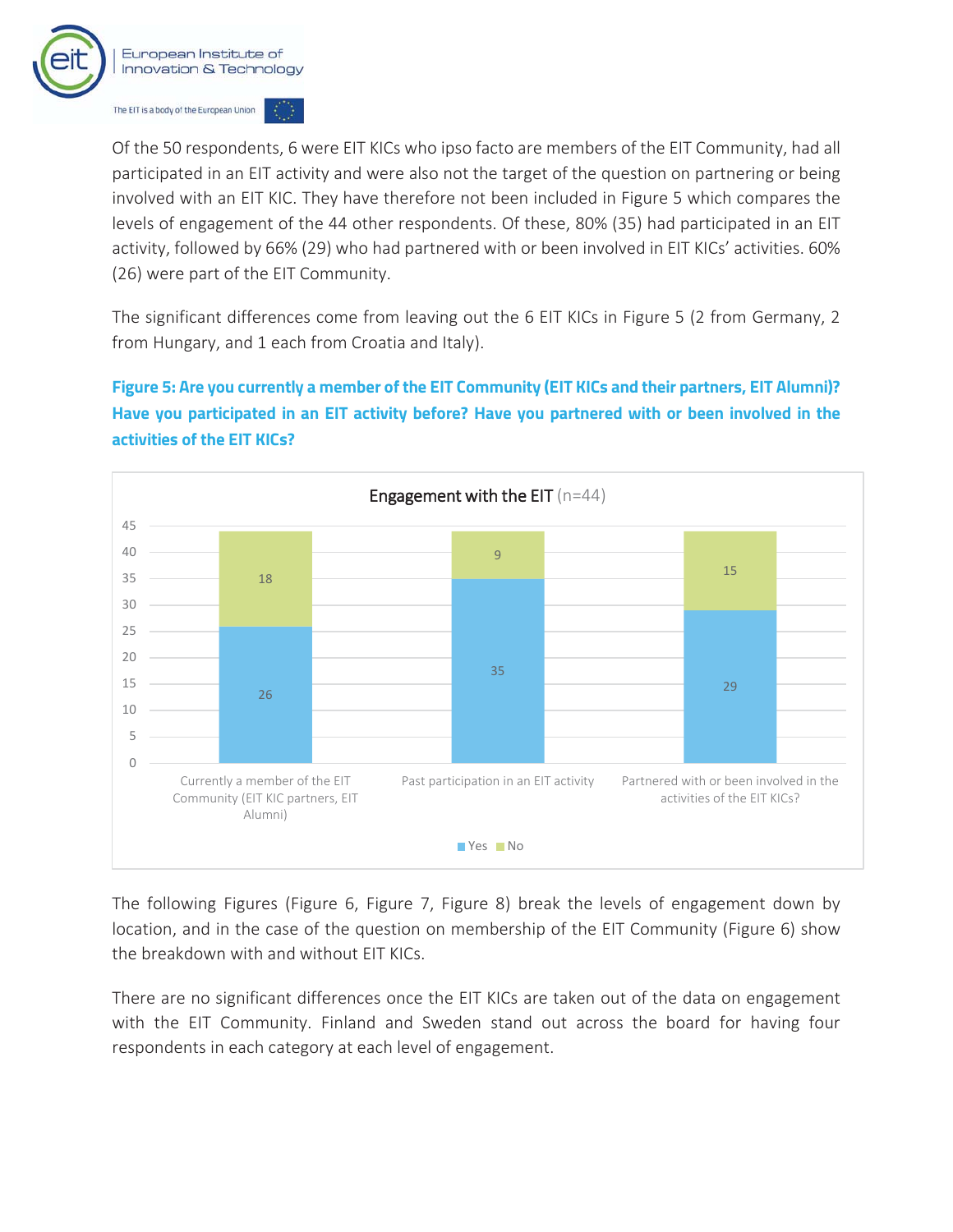![](_page_12_Picture_0.jpeg)

The number of countries represented is slightly lower for the EIT Community (14 EU Member States and one non-Member State) than for participation in an EIT activity (16 Member States and four non-Member States) in the other two categories. Of the four non-EU-27 respondents, from Turkey, Serbia, Switzerland and the UK, only the UK had respondents who were members of the EIT Community.

**Figure 6: Are you currently a member of the EIT Community (EIT KICs and their partners, EIT Alumni)? (by location, with and without EIT KICs)2**

![](_page_12_Figure_3.jpeg)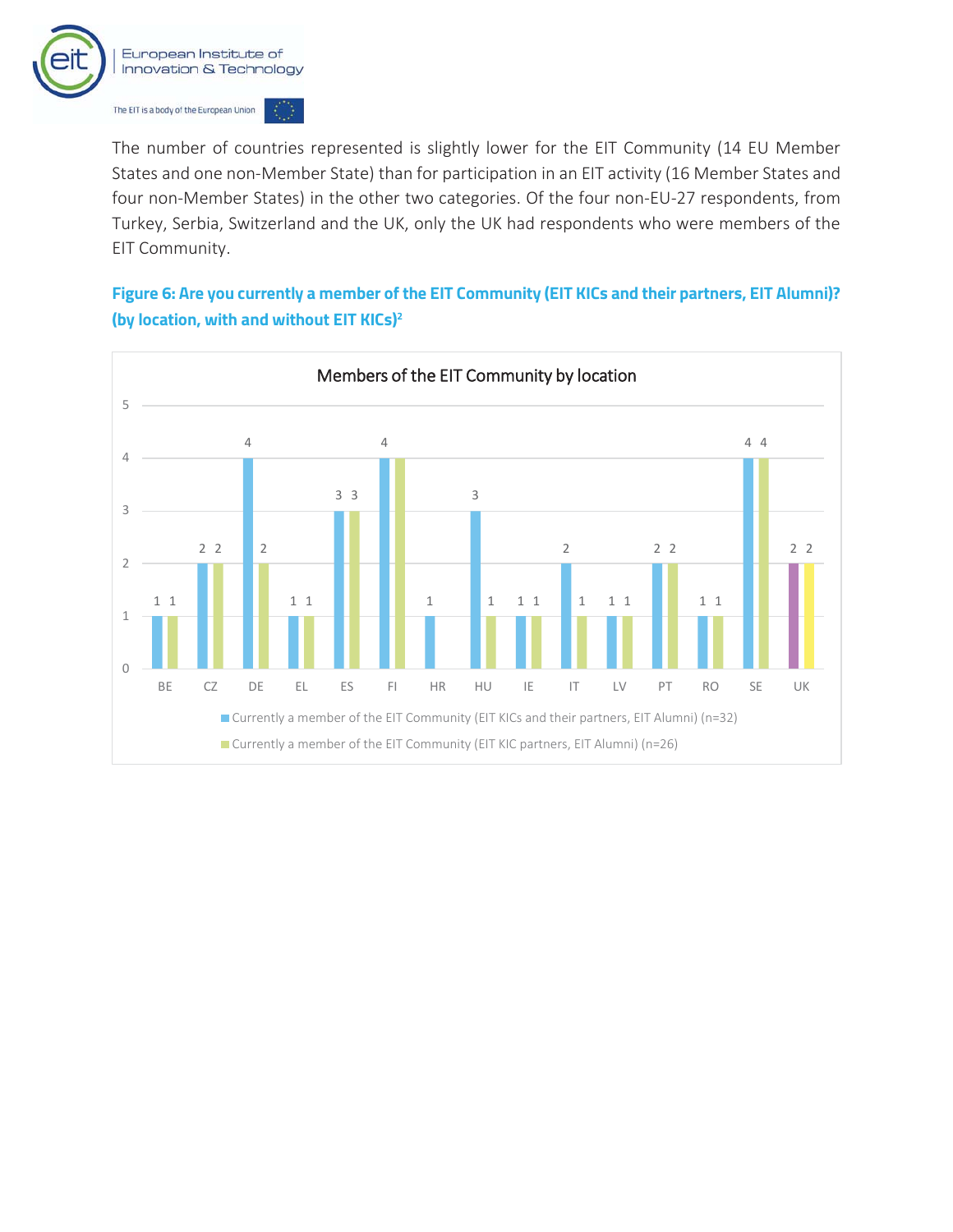![](_page_13_Picture_0.jpeg)

![](_page_13_Figure_1.jpeg)

#### **Figure 7: Have you participated in an EIT activity before? By location2**

**Figure 8: Have you partnered with or been involved in the activities of the EIT Knowledge and Innovation Communities (KICs)? By location2**

![](_page_13_Figure_4.jpeg)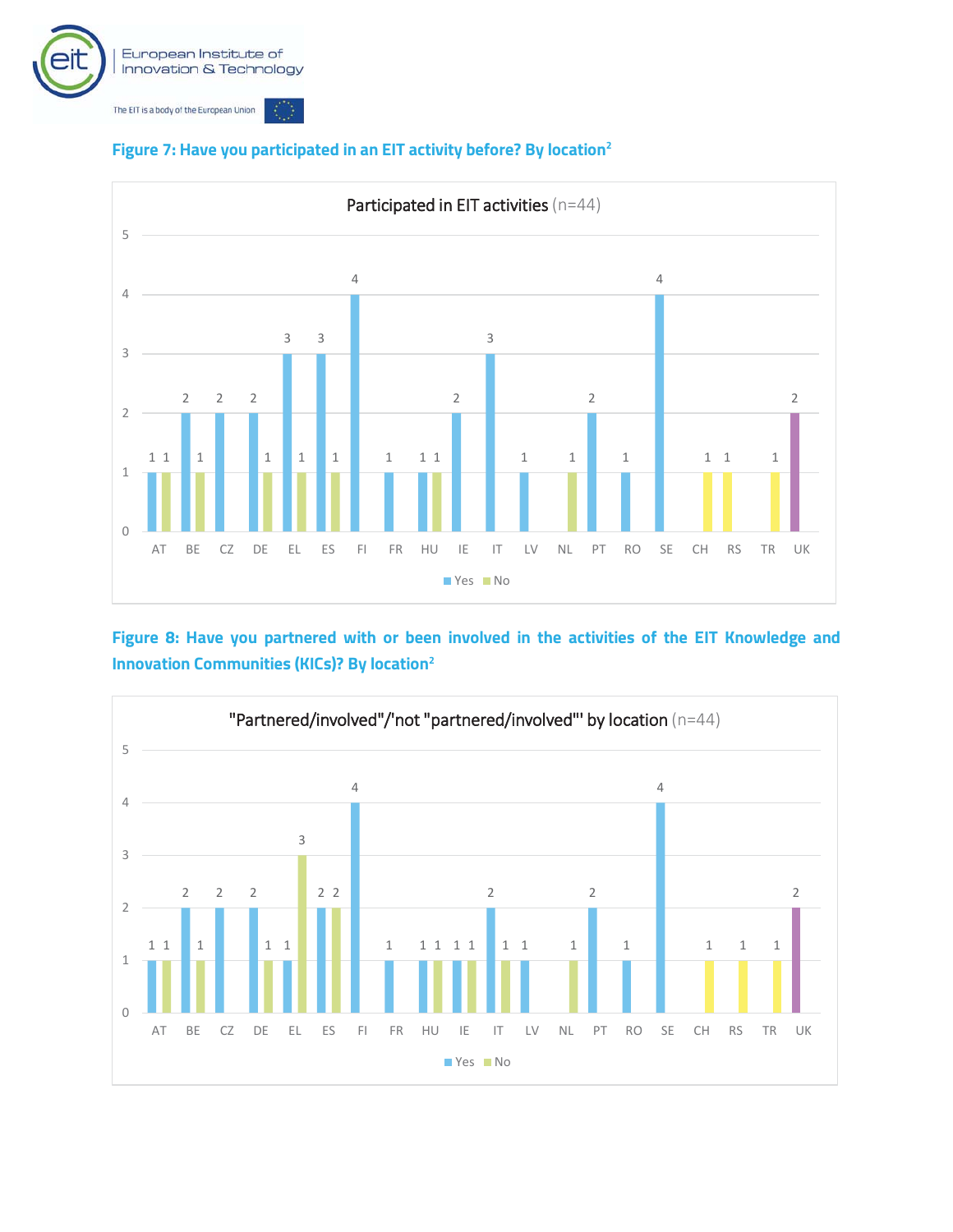![](_page_14_Picture_0.jpeg)

Figure 9 illustrates the type of activity in which respondents who had previously participated in an EIT activity had been involved. It is broken down between the "partnered/involved" and 'not "partnered/involved"' group. There were 119 total responses to this multiple-choice question, 100 from "partnered/involved" respondents and 19 from 'not "partnered/involved" respondents. Overall, and in both groups, EIT Community events were the type of activity in which respondents were most likely to have participated.

Innovation projects and Education programmes were both cited 23 times, but with the difference that only "partners/involved" had participated in Innovation projects, whereas 2 'not "partnered/involved"' had participated in Education programmes. Venture support was mentioned only 11 times (10 times by partners and once by a non-partner). There was a large group of "Other" (i.e. 17 in total, 14 by partners and 3 by non-partners).

Four respondents mentioned all five categories, 1 EIT KIC in Germany, 1 Research institution in Czechia and 2 Higher education institutions in Finland and Sweden. It might have been anticipated that the 6 EIT KIC respondents would boost the numbers of those having participated in several or all events. This is not the case: 3 EIT KIC respondents only mentioned 1 type of activity, 1 mentioned 2, another mentioned 3, and 1 listed all 5 as indicated above.

![](_page_14_Figure_4.jpeg)

#### **Figure 9: Have you participated in an EIT activity before? By type of activity**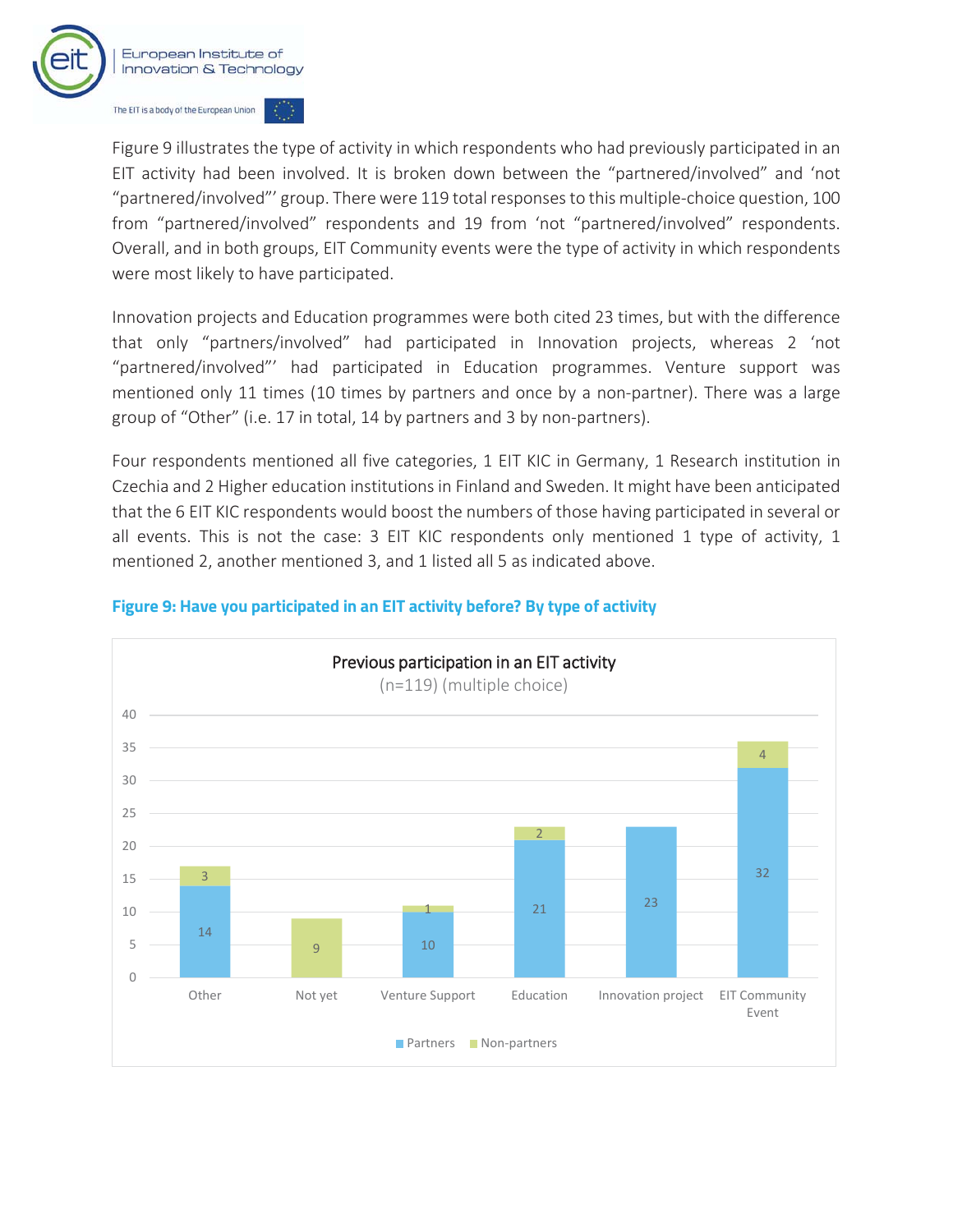![](_page_15_Picture_0.jpeg)

In another multiple-choice question on the main areas of interest (Figure 10), innovation-driven research activities were the clear leader, mentioned by 42 out of the 50 respondents (84%). This was followed by Ecosystem-building/Connectivity (36), Education and Training (29) and Business Support (22). The "partners/involved" and 'not "partners/involved" attached the same relative importance to each area.

The EIT KICs slightly distort this picture by understating the importance the non-EIT KIC attach to innovation-driven research, as only 2 of the 6 respondent EIT KICs (i.e. one-third) attached importance to this. The results also overstate the importance attached to Education & Training and Ecosystem-building/Connectivity, as these are areas of interest for 5 of the 6 EIT KIC.

Of the EIT KICs, only 2 attributed importance to Business Support. However, removing the EIT KICs would not change the relative positions of the areas of interest.

#### **Figure 10: Which of the following areas are you most interested in?**

![](_page_15_Figure_5.jpeg)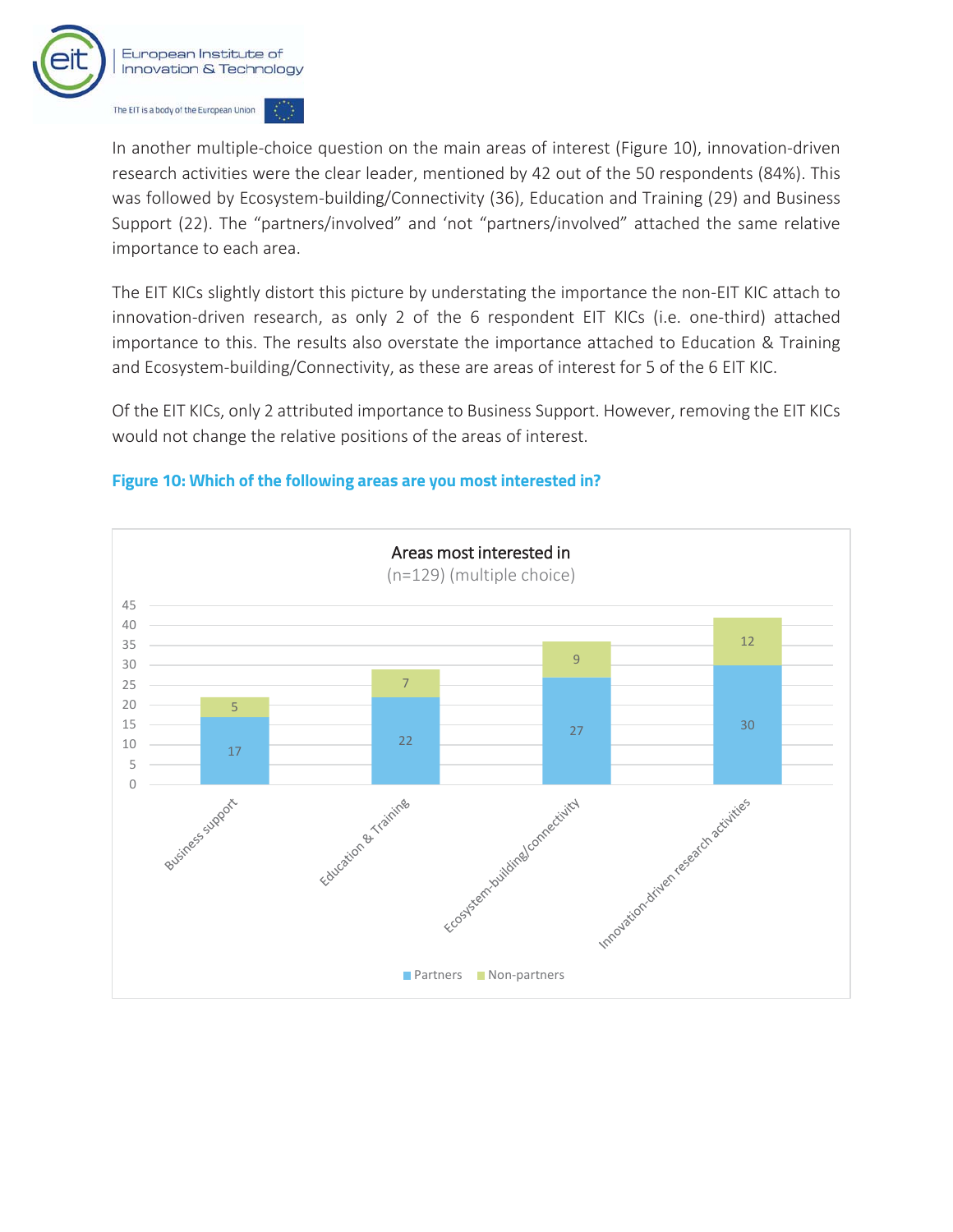![](_page_16_Picture_0.jpeg)

# **3 Responses from those who have already partnered with or been involved in the activities of an EIT KIC**

This section deals only with the answers to the specific questions on openness and inclusiveness from those who said they have already partnered with or been involved in EIT KIC activities. In this group of 35 respondents, the 3 NGOs tended to be consistently positive in the ratings they gave, while the research institutions tended to be slightly more positive than the higher education institutions. There are no discernible patterns in the other groups.

#### 3.1 Engagement with an EIT KIC

In answer to the multiple-choice question as to which EIT KICs the respondents had already engaged with, there were two which attracted the most number of responses: EIT Raw Materials and EIT Climate-KIC with 11 mentions each from the total of 60 replies (Figure 11), followed by EIT Digital (9 mentions), EIT Health and EIT Urban Mobility (7), and EIT InnoEnergy, EIT Food and EIT Manufacturing (5). The results are based on 44 responses by 29 respondents, as the EIT KIC responses have been left out for this section.

![](_page_16_Figure_5.jpeg)

#### **Figure 11: Which EIT KIC(s) have you engaged with?**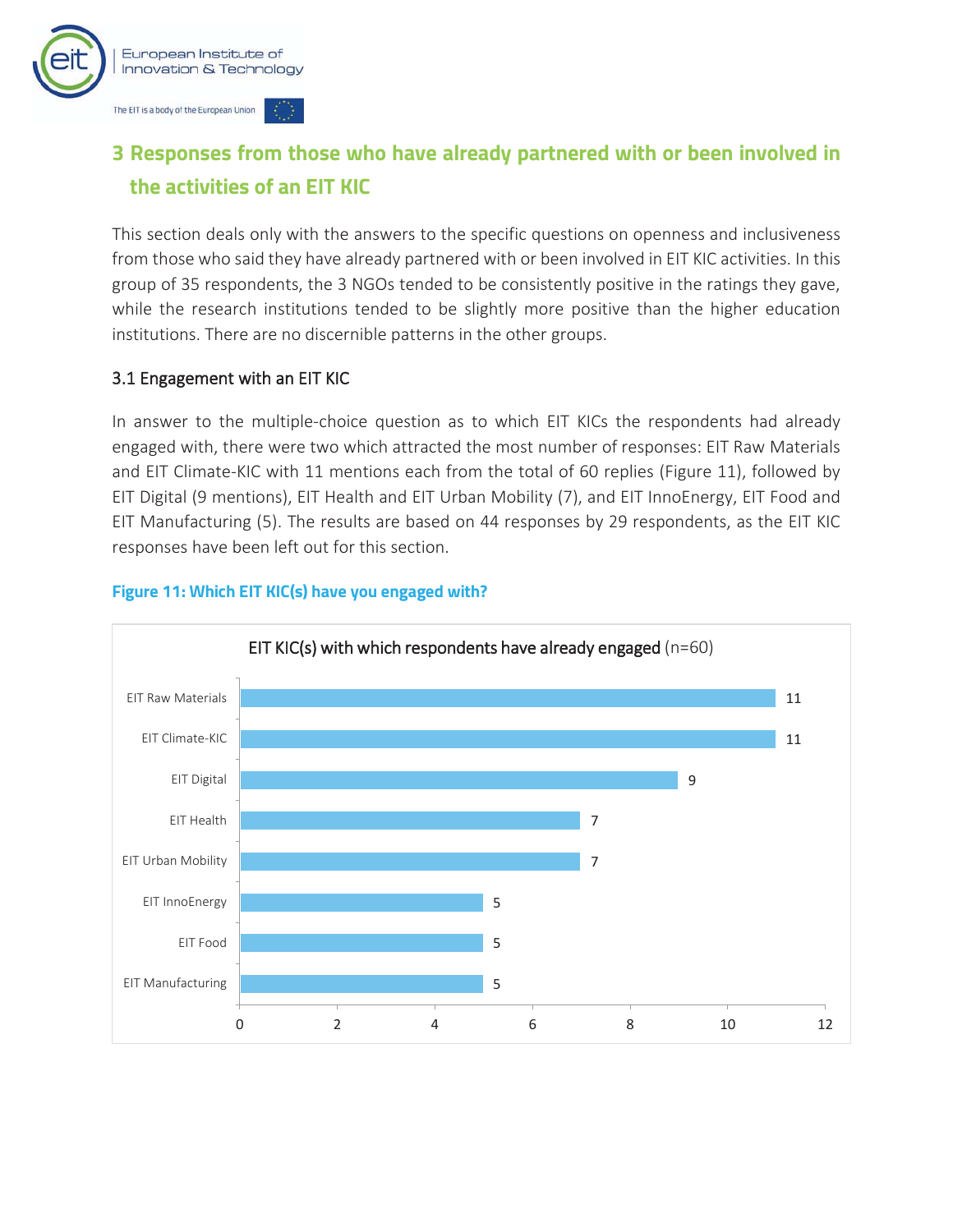![](_page_17_Picture_0.jpeg)

More than half (55%), i.e. 16 of the 29 respondents had only ever engaged with 1 EIT KIC. One university listed 6, while 2 higher education institutions and 1 "Other", an Impact Hub, listed 5. No respondent had engaged with four, while 3 had engaged with 5 and 2 with 4.

#### 3.2 Openness and inclusiveness

In a series of questions about the openness and inclusiveness of the EIT KICs, respondents were generally positive about how clearly the EIT KICs communicate their vision, mission and strategy to non-EIT partners, but less so in terms of including them in their activities, and still less so regarding the EIT KICs' openness and inclusiveness to partners in the periodic revisions of their strategic agendas. In all the questions in this series, respondents were generally asked to give a score from one out of five to five out of five. Responses from the EIT KICs have not been included in the analysis where this was not relevant.

As Figure 12 shows, there was a generally positive view of the clarity with which EIT KICs' communicate their vision, mission and strategy, with 17 respondents (56%) giving this either a five out of five (9) or four out of five (8). A further 6 gave this a neutral three out of five. In the case of openness of EIT KICs' activities to non-KIC partners and the openness and inclusiveness to partners of periodic revisions of the strategic agenda, fewer than half (10 and 12 respectively of the 29 respondents) gave this one of the two top marks (four of five); in the case of openness of the EIT KICs' activities to non-KIC partners, the 11 low marks ( i.e. one or two out of five 2) outnumber the 10 for the top two marks. While the top two marks do outnumber the bottom two marks for openness and inclusiveness of the periodic revisions, the fact that 6 respondents gave this only one out of five.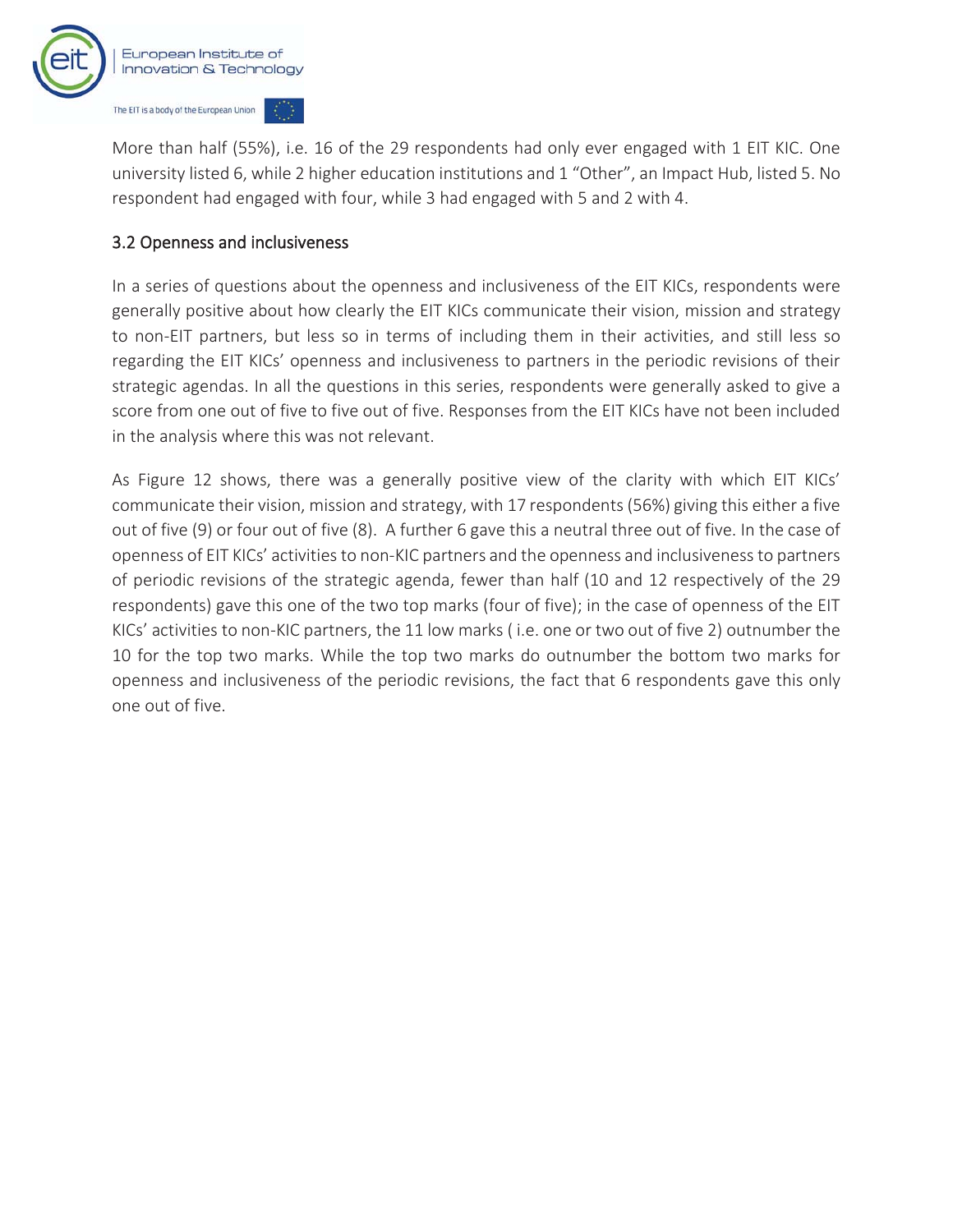![](_page_18_Picture_0.jpeg)

**Figure 12: How clearly do the EIT KICs you work with communicate their vision, mission and strategy? How open are the EIT KICs' activities to non-EIT KIC partners? How open and inclusive to partners are the EIT KICs' periodic revisions of their strategic agendas?** 

![](_page_18_Figure_2.jpeg)

As an individual respondent may be engaged with more than one EIT KIC, those respondents are averaging out their score across several EIT KICs. It is not thus possible to analyse in response to these questions which EIT KICs might be garnering better perceptions than others, by non-EIT KIC respondents.

Answers to whether the EIT KICs consult citizens widely were divided. Only a narrow majority (18 to 17) thinks that citizens are consulted. Of these, only 3 believed citizens are consulted widely. The other respondents believe they are consulted "to some extent". Of the EIT KIC respondents, 3 believed that citizens are consulted to some extent and 3 three thought they are consulted widely. If the 6 EIT KIC respondents are not taken into account (since they introduce a positive bias), the view that citizens are not consulted prevails with a 17 to 12 ratio (Figure 13).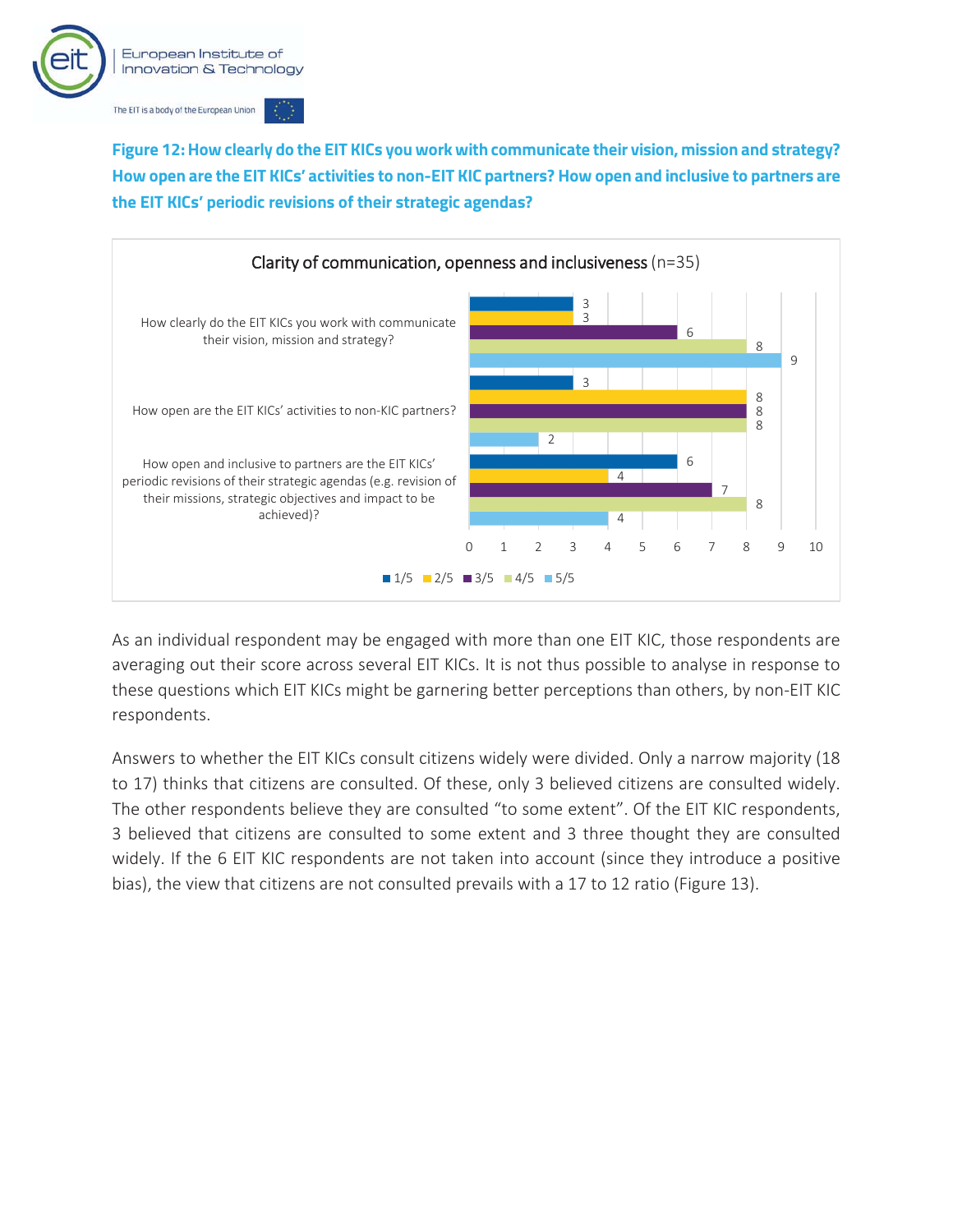![](_page_19_Picture_0.jpeg)

![](_page_19_Figure_1.jpeg)

**Figure 13: Are citizens consulted in the periodic revisions of EIT KICs' strategic agendas (e.g. revision of their missions, strategic objectives and impact to be achieved)?** 

#### 3.3 Transparency

The transparency of the selection procedures for EIT KIC activities was regarded as positive. Most respondents (16 of 35) gave a score of four out of five (10) or five out of five (6) (Figure 14). When the EIT KIC respondents are taken out, this drops to 7 scores of four out of five and 4 of five out of five. One EIT KIC respondent assigned a score of two out of five.

However, it is not possible to disaggregate answers related to specific EIT KICs. Where respondents had dealt with only one EIT KIC, opinions sometimes differed widely: one respondent who engages only with EIT Digital gave it a one out of five while another which only engages with the same EIT KIC assigned a five to EIT Digital.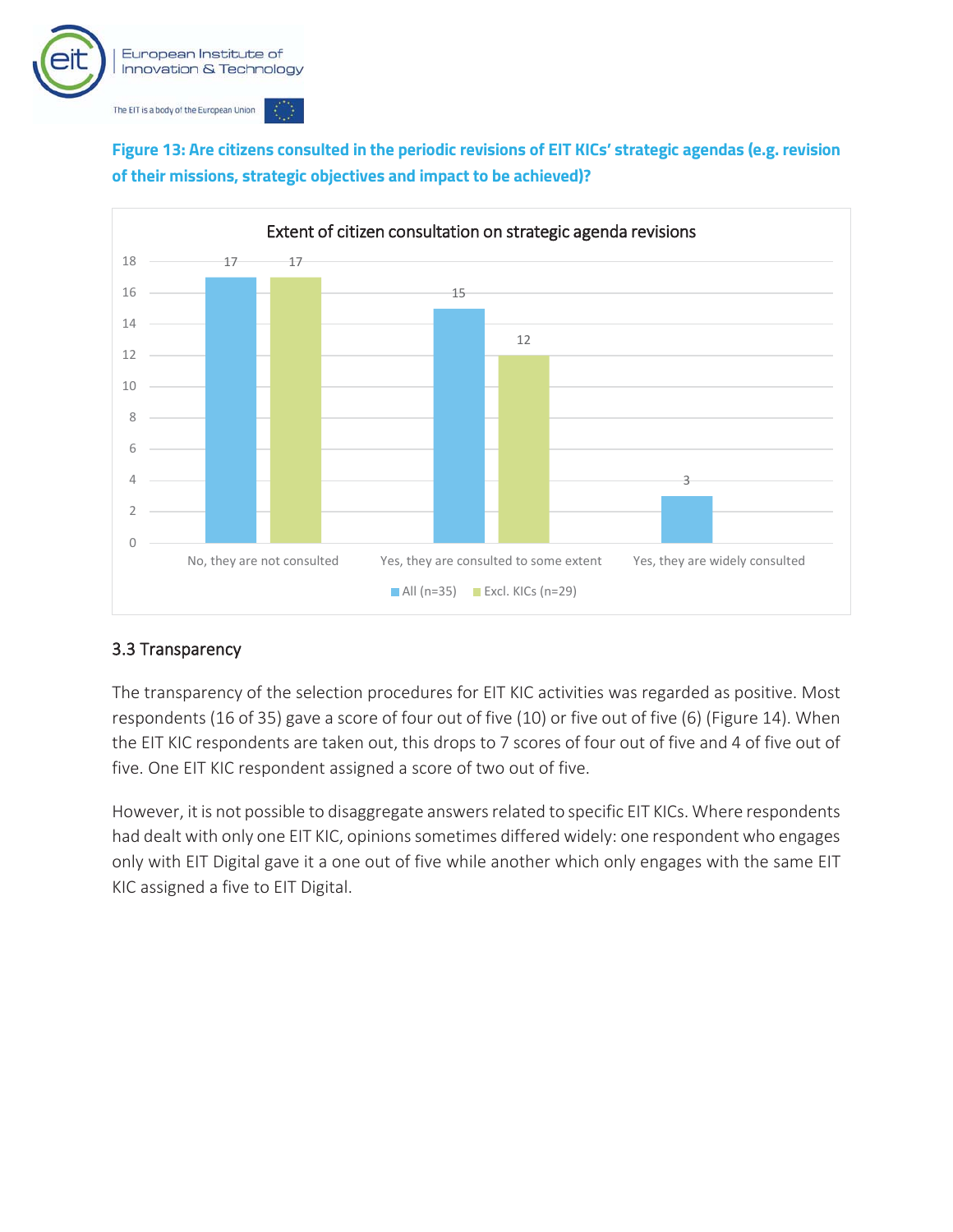![](_page_20_Picture_0.jpeg)

![](_page_20_Figure_1.jpeg)

#### **Figure 14: How open and transparent are the selection procedures for EIT KIC activities?**

The 19 respondents who gave a score of one, two or three in answer to this question were given the opportunity to suggest improvements to selection procedures. There were 18 generally critical comments, consistent with the fact that only the neutral-to-negative were given the opportunity to comment.

These comments showed that respondents are looking for greater transparency in evaluation processes, results and evaluator backgrounds, better communication and feedback, consistent interpretation of the rules. In fact, transparency around evaluations was also a recurring theme throughout comments in this survey. Horizon 2020 was cited as an example of good practice by one respondent in answer to this question and a positive assessment of Horizon 2020 came up in comments on subsequent questions.

Respondents were more positive about whether it is clear how innovators, entrepreneurs and students can join and benefit from the EIT KICs' activities (Figure 15). While 16 respondents (out of 35) answered with a four out of five (9) or five out of five (7), 9 respondents nevertheless gave a score of one of two out five (4 and 5 respondents respectively). 10 gave this a neutral three out of five. There is a marginal positive distortion in the responses from the EIC KICs as 4 of the 6 gave this a score of three out of five, while 1 gave this a four and 1 gave it a five.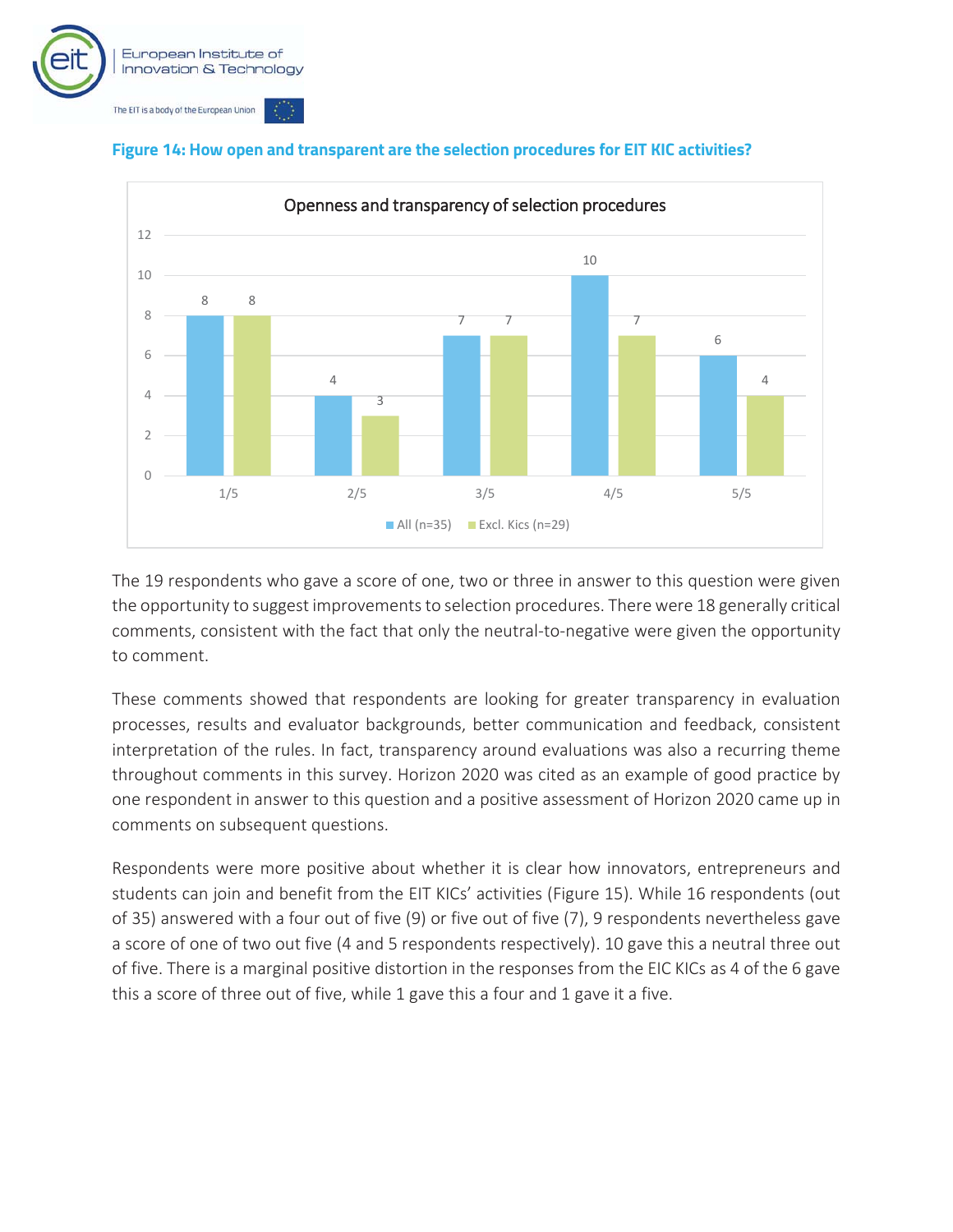![](_page_21_Picture_0.jpeg)

![](_page_21_Figure_1.jpeg)

![](_page_21_Figure_2.jpeg)

The 19 respondents, who had given scores of one, two or three out of five, were again given the chance to explain their replies. This resulted in 16 comments, representing mixed views. On the one hand, one respondent said this was "*one of the better areas of KICs in terms of vision and communication*" while another said: "*more customer-friendly communication needed*". The first respondent nevertheless believed that there are too many layers of bureaucracy, an issue pointed out by others too. Respondents also highlighted differences across the EIT KICs and a lack of feedback. Weak EIT KIC branding was raised as an issue, which came up in comments on other questions as well.

#### 3.4 Satisfaction with communication and dissemination

Views on satisfaction with communication with the EIT KICs covered a broad spectrum, with equal numbers giving a score of one and five out of five. Four was the predominant score (). The total of 4/5 and 5/5 came to less than half of all respondents (16, or 46%) (Figure 16). There is a positive bias in these responses from the 6 EIT KICs, with two fours and a five, but there is also a one out of five from one EIT KIC respondent. Even without the EIT KIC responses, there is still an overall positive assessment.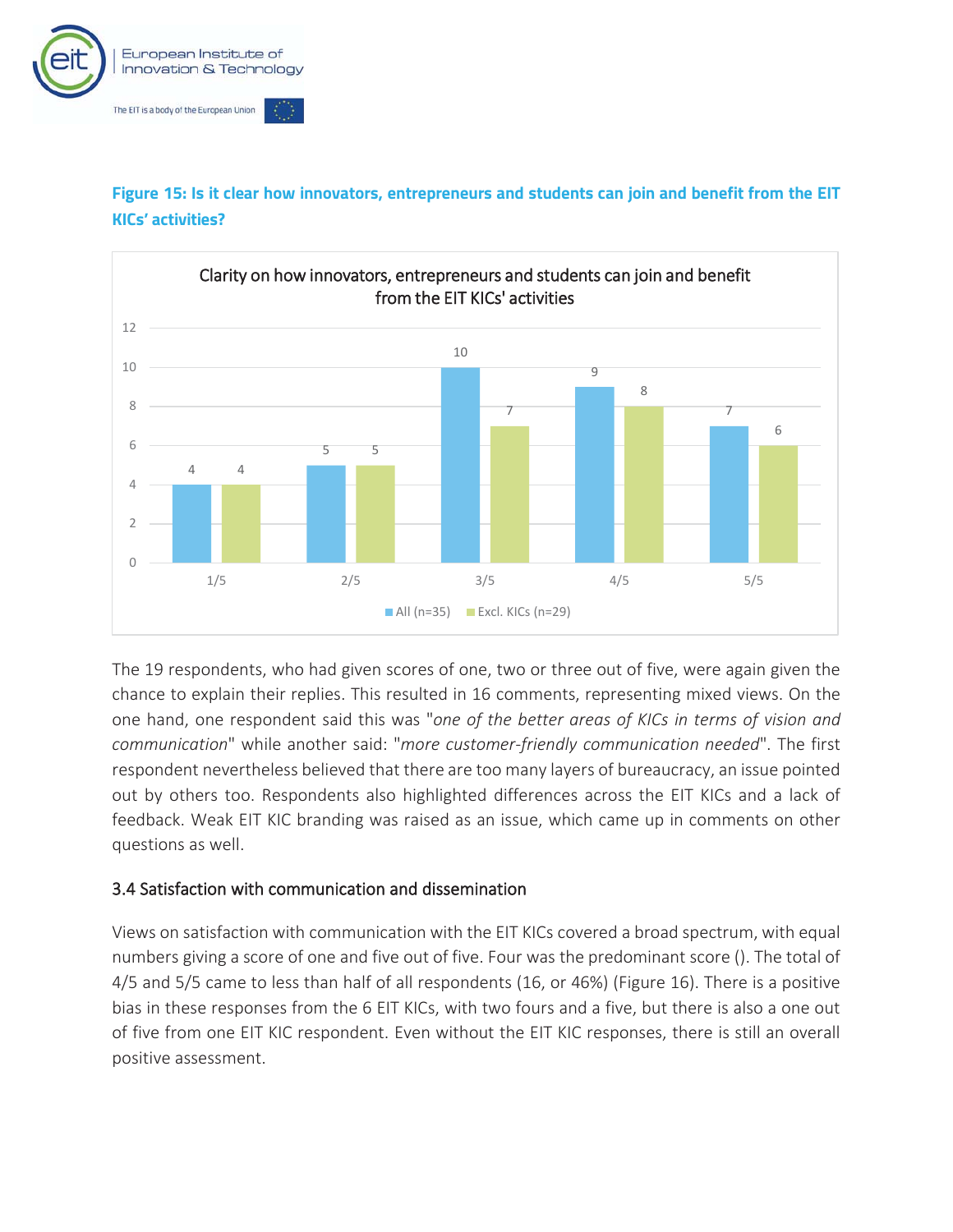![](_page_22_Picture_0.jpeg)

![](_page_22_Figure_1.jpeg)

#### **Figure 16: How satisfied have you been with your communication with the EIT KICs?**

Satisfaction with the dissemination of EIT KICs' results was lower than with communication (Figure 17). While 11 respondents did give this four out of five, only one respondent gave this a five out of five while five gave it a one. There is moreover a slight positive bias from the EIT KICs themselves, since 3 gave a rating of four out five. However, they were not unreservedly positive as a group since two gave this a three and one gave it a two.

Including the EIT KIC results, the number of responses with the two top scores equals the number with the two bottom scores (though with more very negative than very positive scores). Taking the EIT KIC scores out would tips the balance towards the negative. There are then only 8 fours, though the number of two's comes down to 6.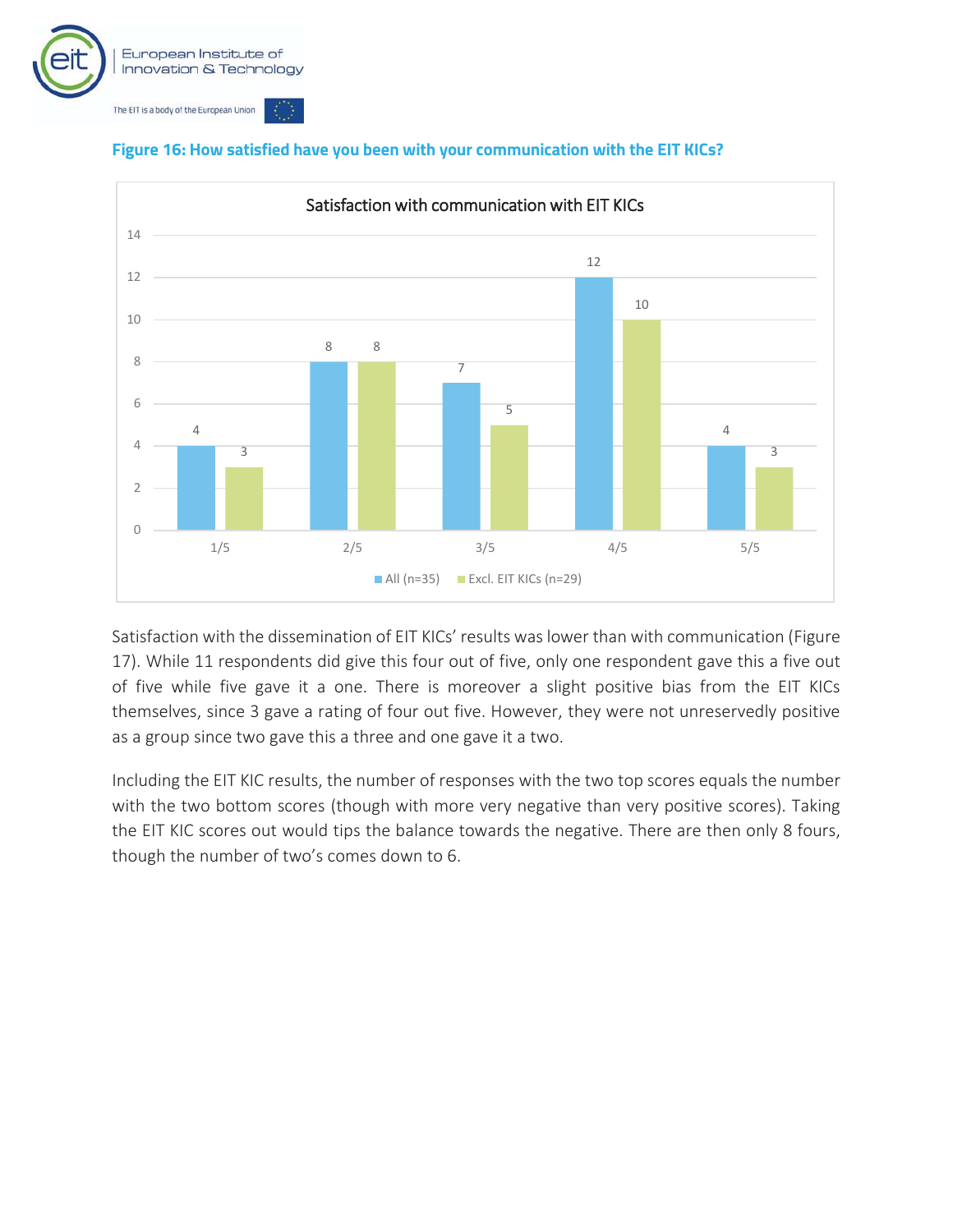![](_page_23_Picture_0.jpeg)

![](_page_23_Figure_1.jpeg)

#### **Figure 17: How well are the EIT KICs' results disseminated?**

#### 3.5 Areas for improvement

Respondents were next asked a series of questions about areas for improvement:

- x *What information would you find useful in terms of EIT KIC results?*
- Are there aspects of the EIT KICs' operations that you think should be better communicated *to internal and external audiences?*
- x *Please suggest ways in which the EIT KICs could improve their openness and transparency?*

The predominant sentiment on the types of information that would be useful related to receiving more qualitative information rather than just quantitative data (though there were some requests for more data as such). In terms of qualitative data, respondents wanted to see more on success and impact, with detailed information on pathways to success and to have more examples of good practice, but also lessons learnt. Some also wanted more conventional forms of information, e.g. fact sheets, newsletters, and emails. As previous comments had indicated, the information available was perceived to vary from one EIT KIC to another, with some EIT KICs being better at communication, and others perceived as not meeting the respondents' needs enough.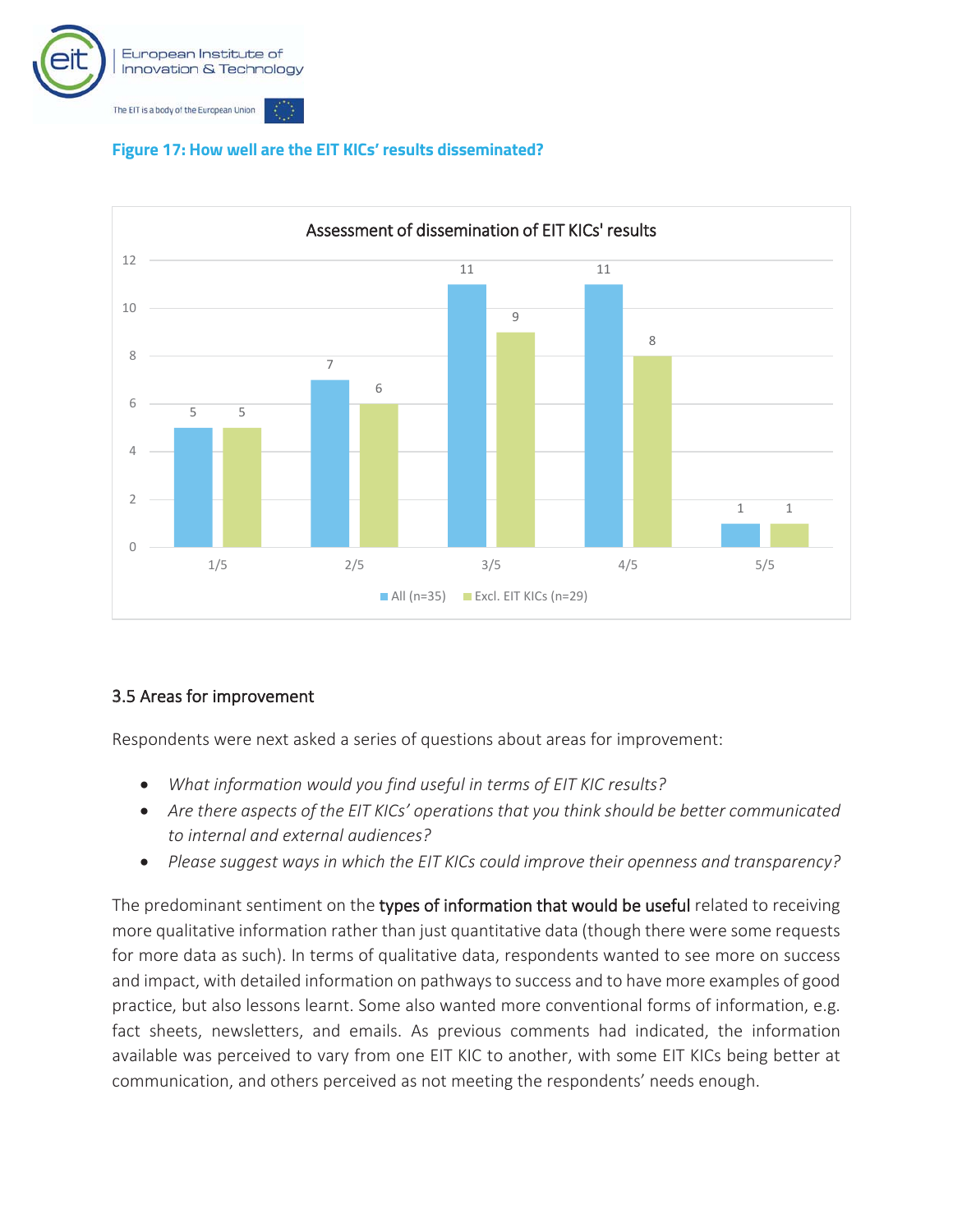![](_page_24_Picture_0.jpeg)

One of the requests in relation to more information was for rules not to change once a process is launched. This recurred also in answer to the following question on improvements to internal communication and related both to calls and business plans. Another issue in answer to the question on more information was the wanting more transparency about evaluation results (and scores), which was also commented on in response to the question on openness and transparency in selection procedures. A suggestion that there is too much emphasis on the positive (e.g. in presentation of results and impacts) surfaced in answer to this and other questions.

Similar themes arose in answer to the question on improvements to external communication: transparency, more information on what support is available and how to participate, more details on results and how the EIT ecosystem works. There were also suggestions that there should be more communication with the general public.

The issue of visibility, through better branding and communication, arose in answer to the next question on how to improve openness and transparency. The themes of bureaucracy, transparency, consistency of information and publication of results also came up again. In comments on the earlier questions, there were individual requests for improvements to the website (more information, easier navigation, web-based application processes) and the issue was raised again in comments on improvements. There was also a general demand for more events.H2020 was cited as an example of good practice in openness and transparency.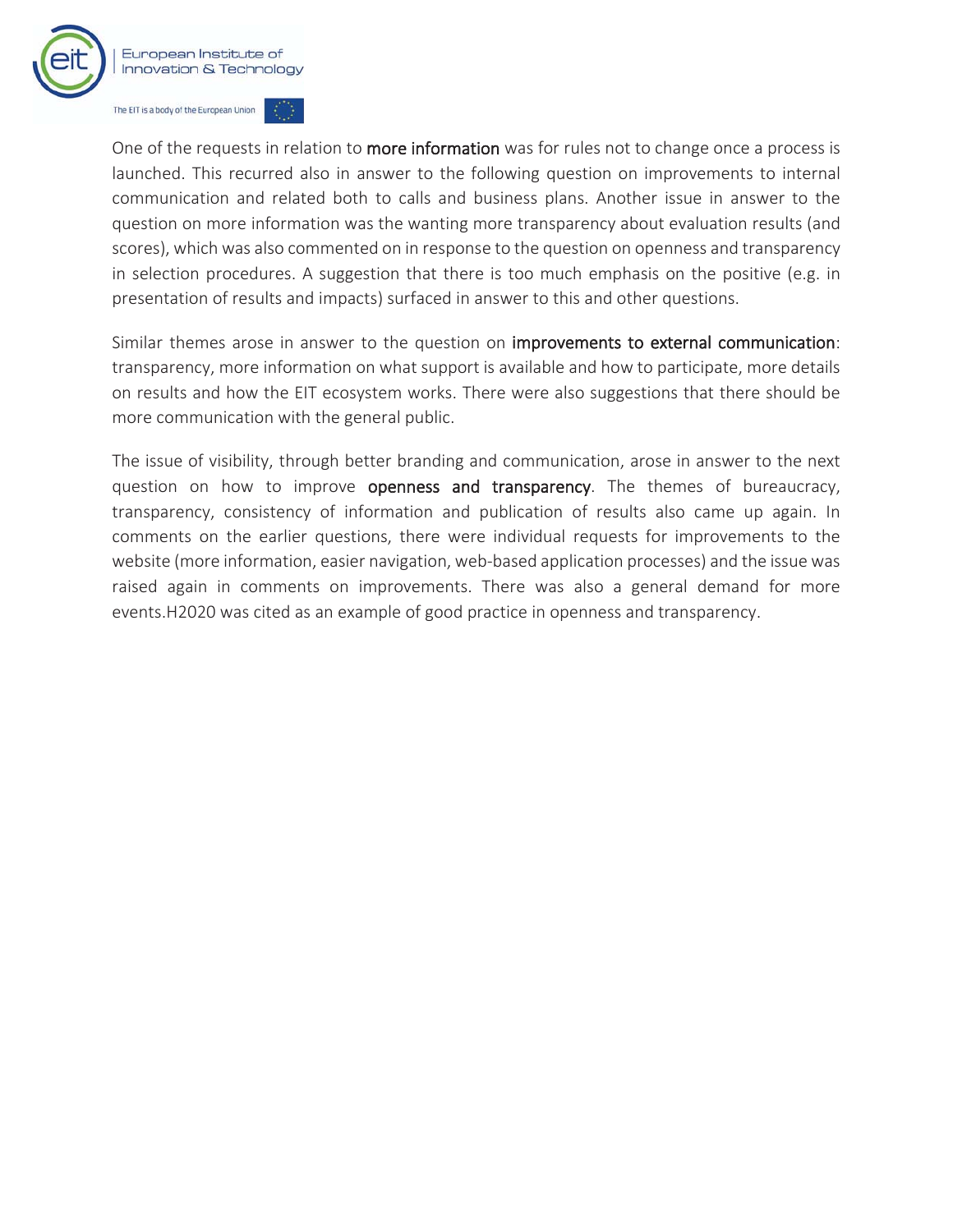![](_page_25_Picture_0.jpeg)

# **4 Responses from those who have never partnered with or been involved in the activities of an EIT KIC**

This section summarises the responses from the 15 respondents who had never partnered with or been involved in the activities of the EIT. As indicated in the section on respondent profiles, this group share the same characteristics as the group who had partnered with or been involved in the activities of an EIT KIC in terms of the type of EIT activity they had already taken part in and the activities they were interested in. The main difference is that start-up/scale-ups are represented in this group and there are more corporate/industry respondents relative to the total.

In this group of respondents, the two research institutions consistently gave low scores (a one or two out of five, and occasionally a three out of five; the NGO's gave consistently neutral-to-high scores, but predominantly fours and fives, where five was the maximum. There were no discernible patterns in the other categories.

The extent to which this group had detailed knowledge of the EIT KICs was tested in a question as to whether they had been in contact with an EIT KIC and, if so, how satisfied they were with its communication. Only one third (5) had been in contact with an EIT KIC, and the degree of satisfaction was rather low, i.e. no one selected five out of five, 1 respondent gave this a 4, 2 gave it a three and 1e a five.

#### 4.1 Openness and inclusiveness

In a series of three questions about the openness and inclusiveness of the EIT KICs, respondents largely gave neutral answers (i.e. three out of five. The three topics dealt with how clearly the EIT KICs communicate their vision, mission and strategy to non-EIT partners; whether EIT KICs are open to including non-KICs in their activities; and whether the EIT KICs are open and inclusive to partners in the periodic revisions of their strategic agendas (Figure 18).

Respondents views the EIT KICs' openness to including non-EIT KICs in their activities rather negatively, with only 1 rating of four and 1 of five. The respondents felt the EIT KICs score best on communicating their vision, mission and strategy clearly (2 fours and 2 threes out of five). There was a high degree of indecision as to whether EIT KICs are open and inclusive to partners in the periodic revisions of their strategic agendas as two-thirds of the respondents (10) gave this a three out of five. On balance, however, the responses were positive as the Figure shows.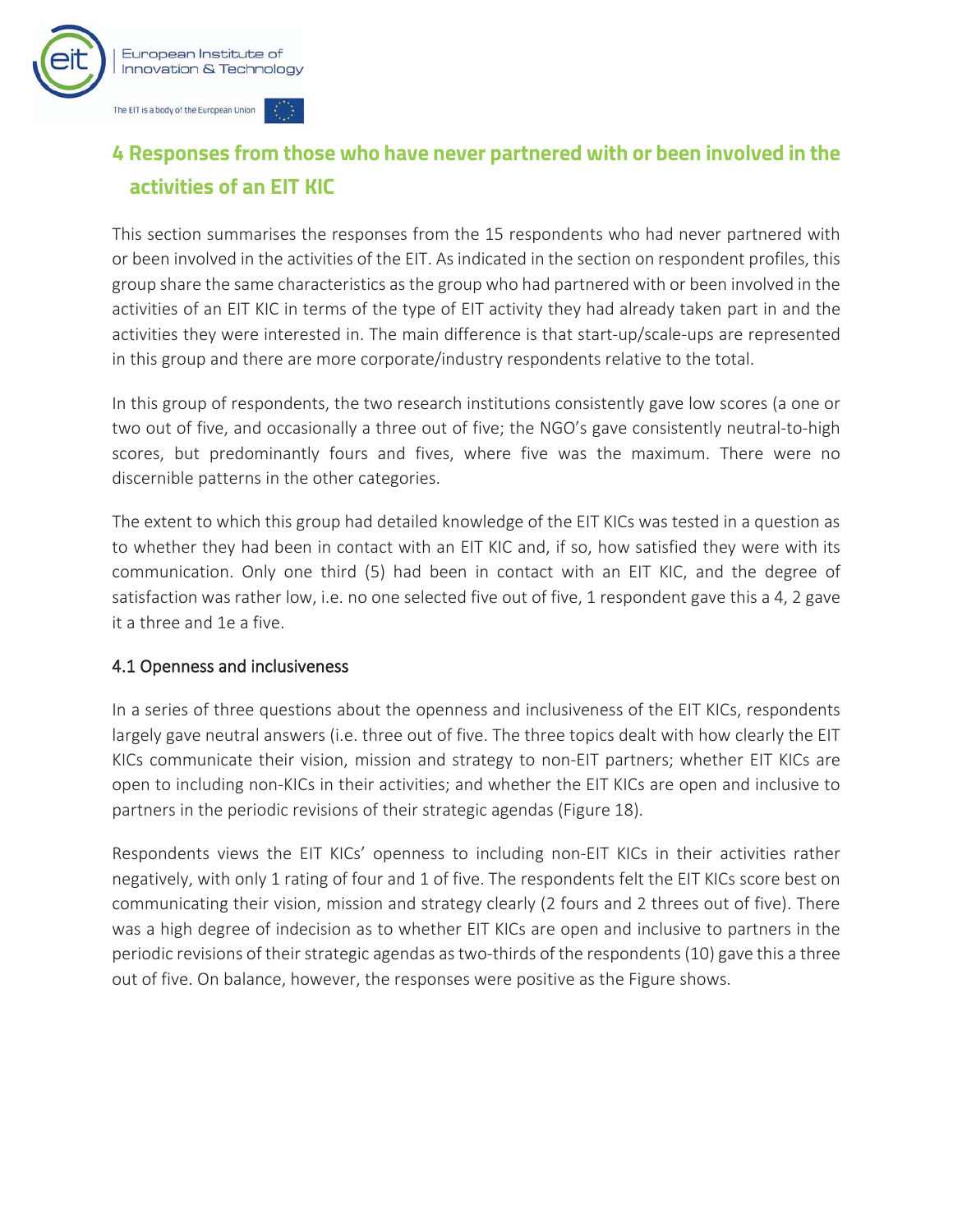![](_page_26_Picture_0.jpeg)

**Figure 18: How clearly do the EIT KICs communicate their vision, mission and strategy? How open are the EIT KICs' activities to non-EIT KIC partners? How open and inclusive to partners are the EIT KICs' periodic revisions of their strategic agendas?** 

![](_page_26_Figure_2.jpeg)

Those who gave a score of three out of five or less to the question on how open the EIT KICs' activities are to non-EIT KIC partners were asked about the barriers faced by non-EIT KIC partners. Of the 8 who answered, all cited access to information as a barrier, e.g. "*if you have never heard of EIT, you generally have very little information about what opportunities are offered, especially if you are a business.*"

#### 4.2 Transparency

On the issue of the transparency of selection procedures, there was no clear view (Figure 19). As in the case of the previous questions, respondents most often (6 respondents) chose three out of five. Other views were split either side of this, with a slight tilt towards the negative.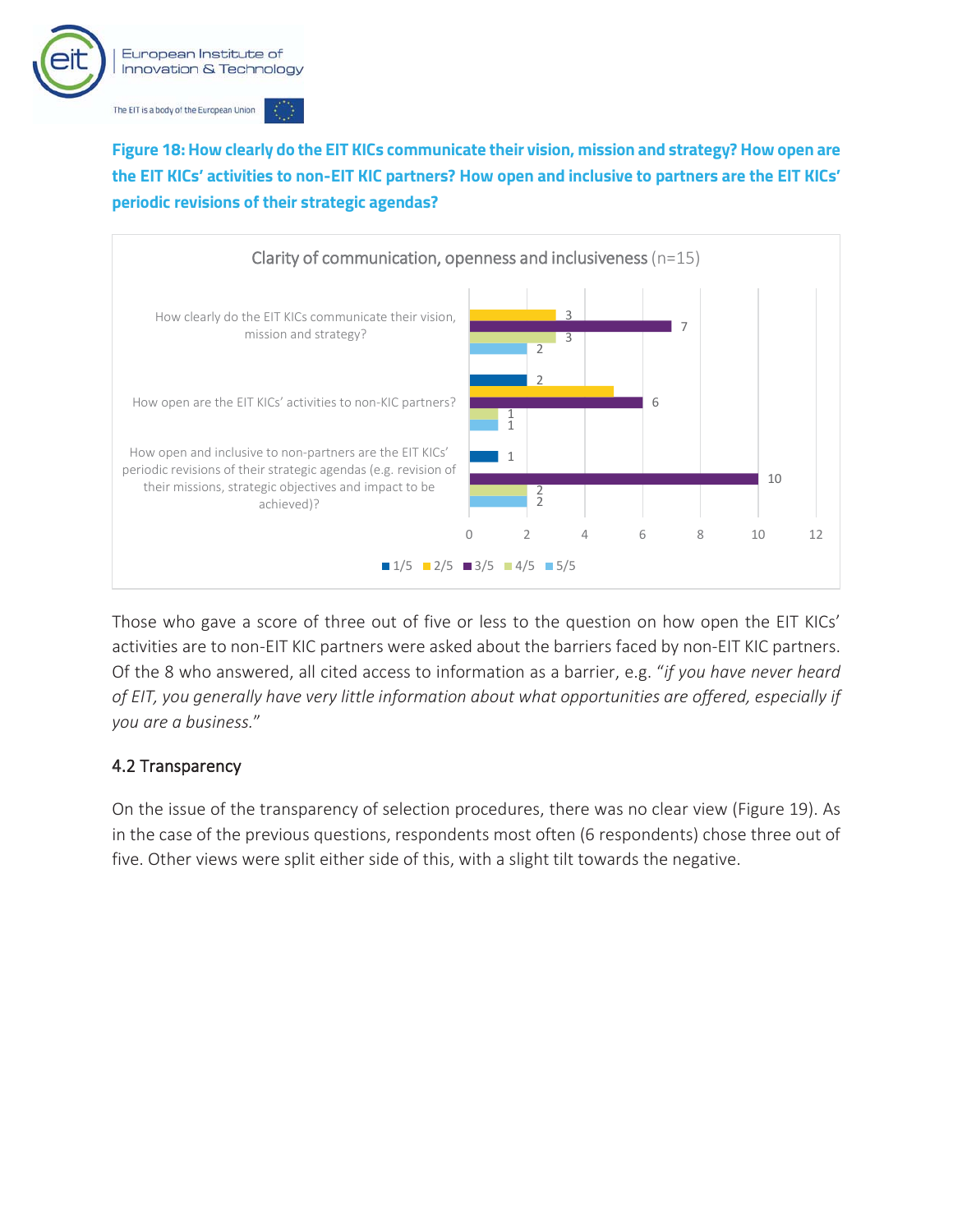![](_page_27_Picture_0.jpeg)

![](_page_27_Figure_1.jpeg)

#### **Figure 19: How open and transparent are the selection procedures for EIT KIC activities?**

There was greater certainty and positivity (compared to the previous questions) on the clarity available for innovators, entrepreneurs and students (and others) on how to join and benefit from EIT KIC activities (Figure 20). While there was only 1 five out five, 4 selected four out of five, outnumbering the 4 who gave this a one or two out of five. However, of these, 3 gave the lowest mark, i.e. a one.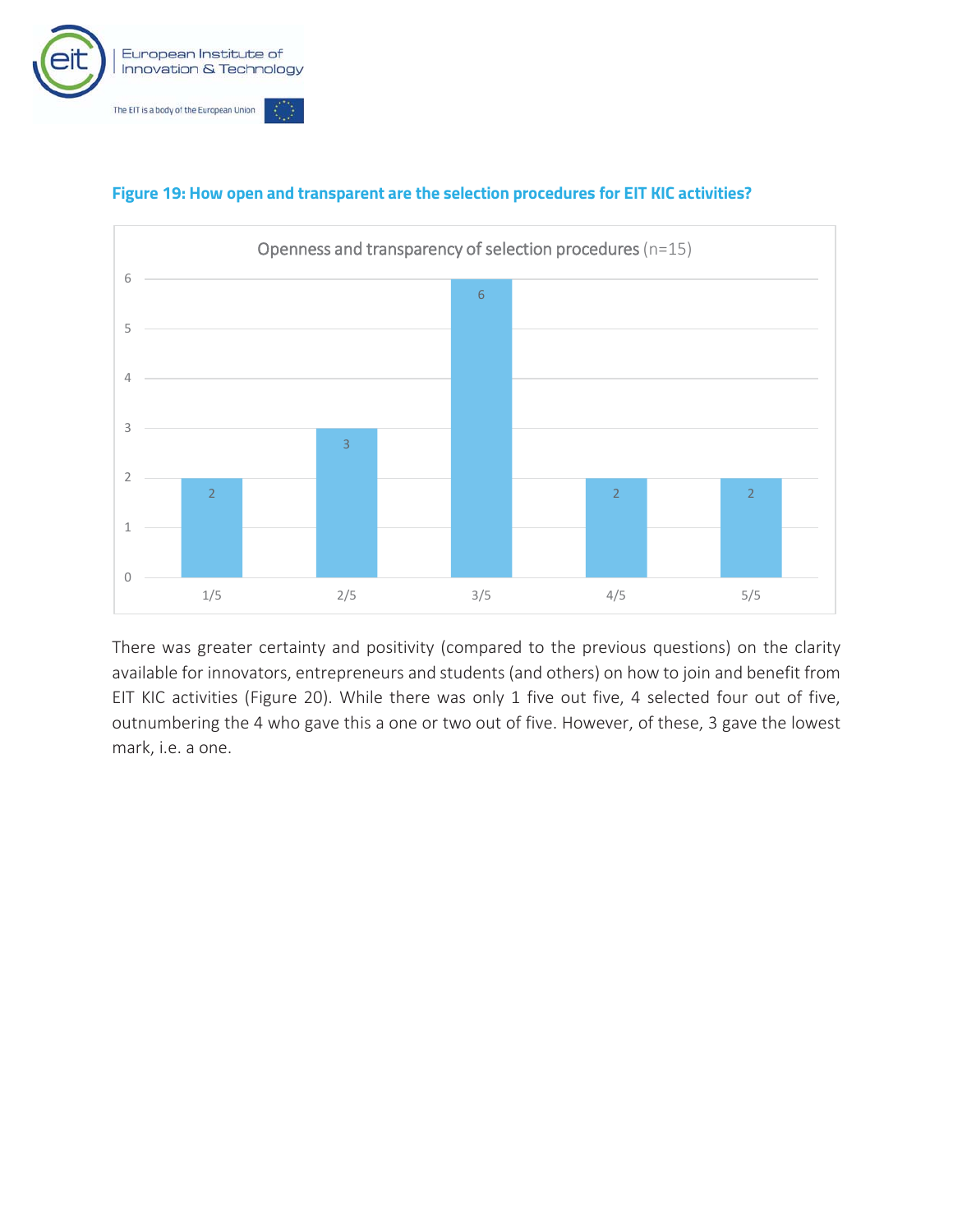![](_page_28_Picture_0.jpeg)

**Figure 20: Is it clear how innovators, entrepreneurs and students (or other interested organisations and individuals) can join and benefit from EIT KIC activities?** 

![](_page_28_Figure_2.jpeg)

Those who had given a score of three or less in answer to the previous two questions were given the opportunity to comment. The 6 comments on the selection procedures and how they could be improved focused on a perceived lack of information and clarity about the procedures, which one respondent described as "*a bit blurry and full of buzzwords*".

 A perceived lack of transparency about how entrepreneurs and students (or other interested organisations) can join and benefit from EIT KIC activities was a common theme in comments on the extent to which there is clarity on joining procedures and benefits. The predominant message from the 5 who provided comments was that there is not enough upfront targeted information.

#### 4.3 Satisfaction with dissemination

The respondents were positive about the ex-post dissemination of EIT KICs' results (Figure 21). While there was still the same high proportion of neutrals found in the previous questions (in this case 6 of the 15 gave a mark of three out of five), there were far more positives (6 marks of four and one of five) and only 2 negative scores of two out of five.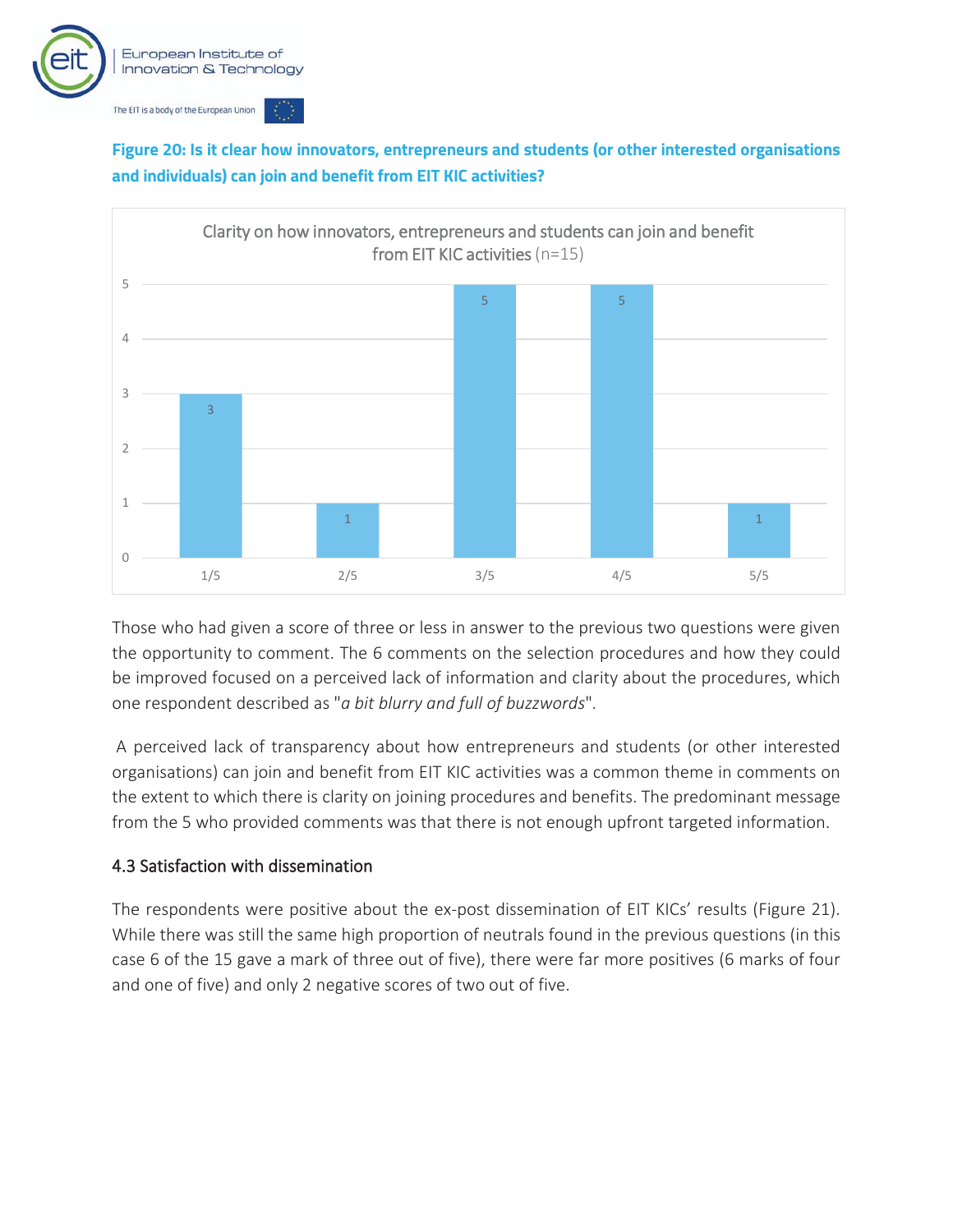![](_page_29_Picture_0.jpeg)

![](_page_29_Figure_1.jpeg)

#### **Figure 21: How well are the EIT KICs' results disseminated?**

#### 4.4 Areas for improvement

Respondents were next asked two questions about areas for improvement:

- x *Are there aspects of the EIT KICs' operations that you think should be better communicated?*
- x *Please suggest ways in which the EIT KICs could increase their openness and transparency*

Answers to the first question on improving communication (13 respondents) focused on transparency, communication and visibility as such, rather than specific operational aspects. Respondents felt that those outside the EIT KIC 'bubble' do not know how to take part in EIT KIC activities. Respondents advocated more events, more use of social media and digital channels, more publicity for calls, more transparent dissemination of results, and more success stories. The most positive comment was from a respondent in the "Other" category who gave a mark of 5/5 on every question and whose comment was "*No, everything's amazing*".

The replies on increasing openness and transparency made many similar points, with a particular emphasis on this case on more open calls and more publicity for the benefits of involvement with EIT KICs. Other points made were to look to Horizon 2020 as a model of openness and transparency and the need for more outreach to business. One response which summarised many of the elements of the 7 responses was: *"Publish all relevant opportunities, make info events*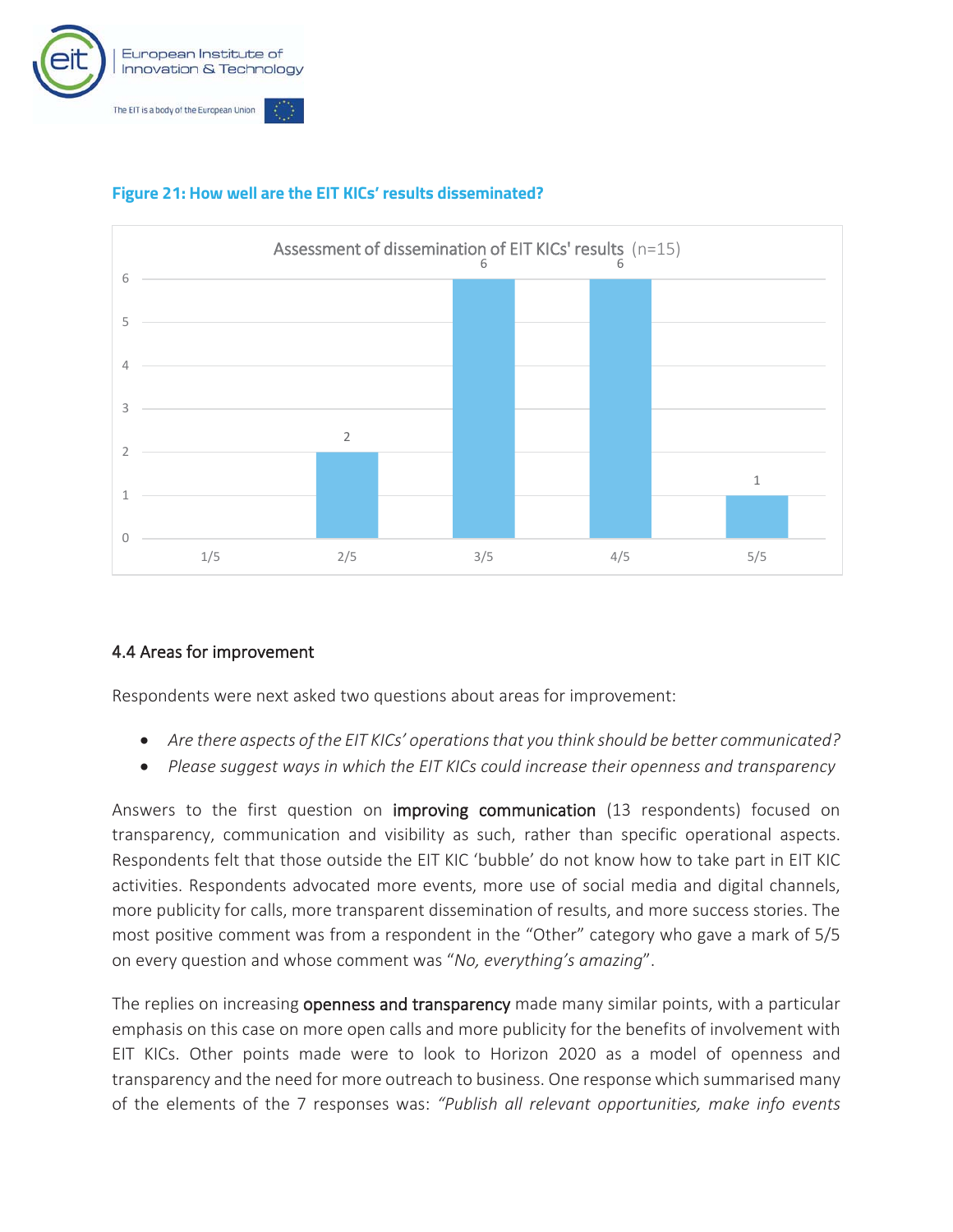![](_page_30_Picture_0.jpeg)

*highlighting the possibilities for outsiders, possibilities and benefits for insiders, the process of becoming member, how to initiate and get involved in the formulation of a new KIC, etc.*"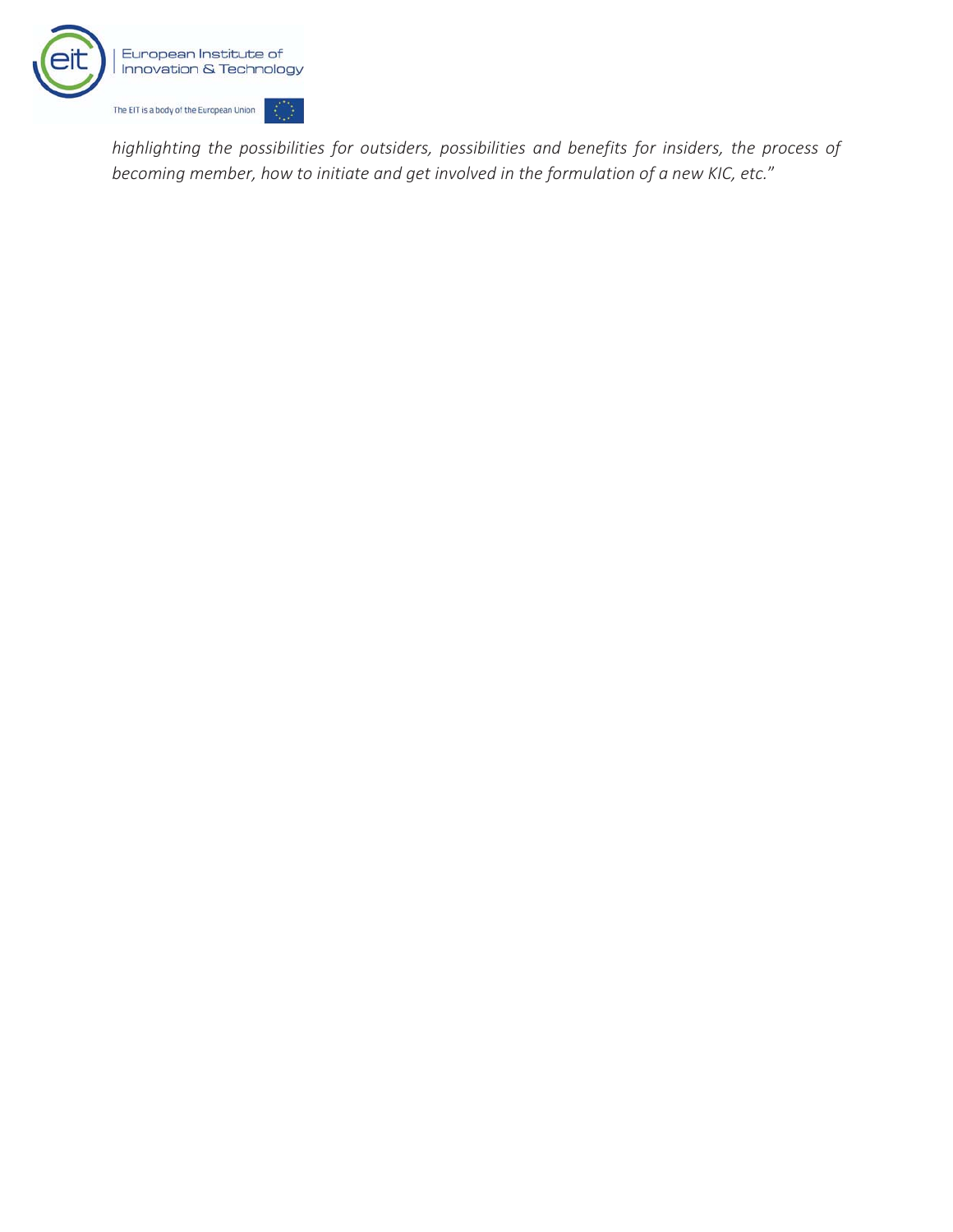![](_page_31_Picture_0.jpeg)

# **5 Conclusions**

The quantitative and qualitative data from the survey and the open replies suggest that there are areas for improvement in openness and inclusiveness. There were particular strengths according to the survey in the openness of strategic agenda revisions, clarity on how innovators, entrepreneurs and students can join in EIT KIC activities and on the dissemination of results. Views were very mixed on openness to non-partners and the transparency of selection procedures.

There was relative satisfaction with communication with the EIT KICs, but some overriding concerns about transparency and communication in general, particularly when the respondents' comments are taken into account. There is a perception of bureaucracy. In addition, there were criticisms of both communication and dissemination.

Respondents advocated boosting the visibility of the EIT and EIT KICs, giving more publicity to calls, having more open calls, making the rules on participation in EIT KIC activities clearer, avoiding changes in the rules, more transparent selection processes and improving not only dissemination of results, but the depth of feedback on evaluations. There was a widely held view that the EIT could look to Horizon 2020 for good practice in how to be transparent and to communicate.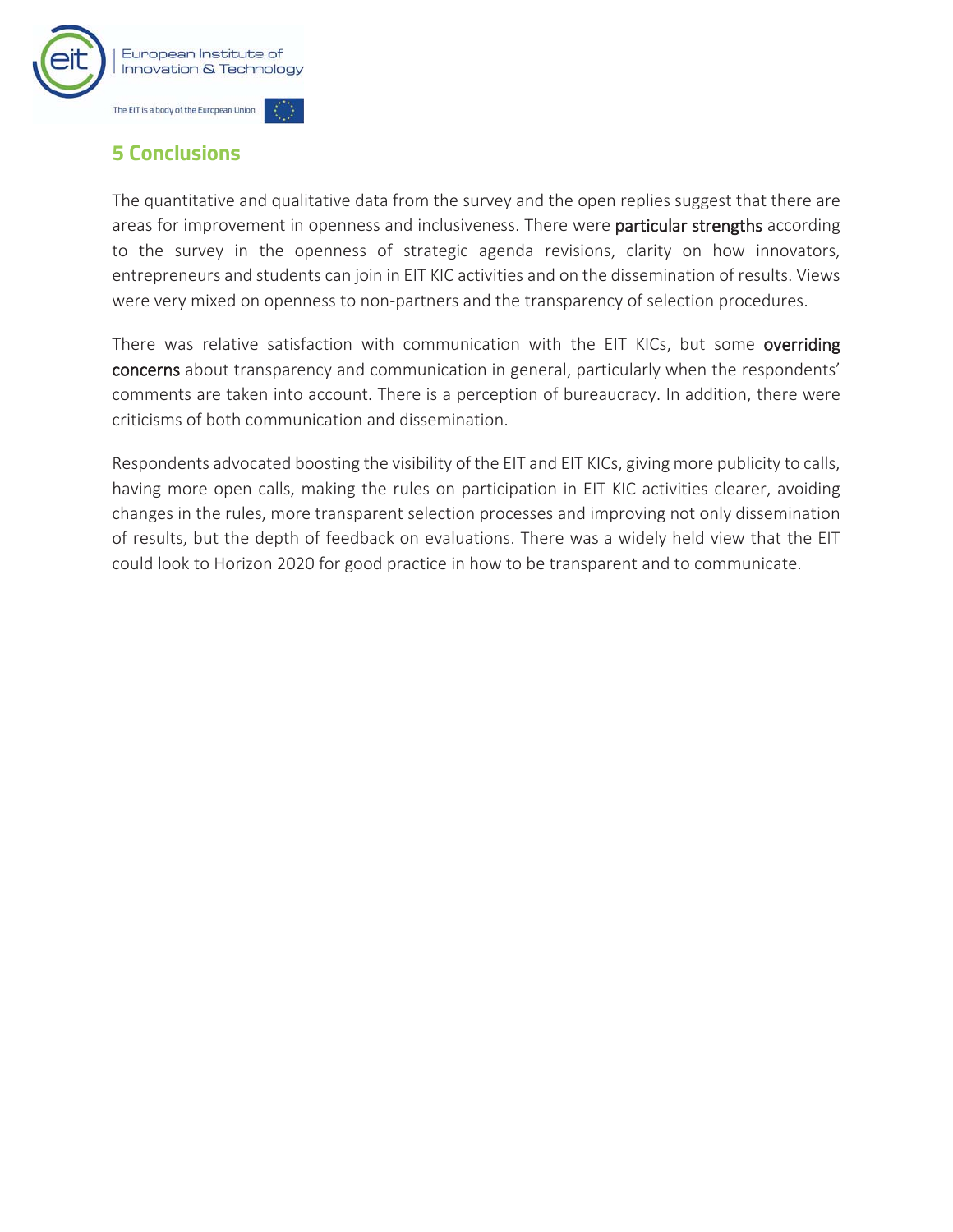![](_page_32_Picture_0.jpeg)

# **Annex 1: Consultation Questionnaire**

# **Basic Questions**

- Name and surname:
	- o (free text)
- $\bullet$  E-mail:
	- o (free text)
- Name of organisation:
	- o (free text)
- Type of organisation:
	- o Higher education institution
	- o Research institution
	- o Corporate/industry
	- o Start-up/scale-up
	- o National authority (e.g. national ministry, science and innovation agency, parliament)
	- o Intergovernmental organisation (IGO)
	- o Non-governmental organisation (NGO)
	- o European institution (European Commission, European Parliament, etc.)
	- o EIT KIC (EIT Knowledge and Innovation Community)
	- o Other
- Organisation's location:
	- o Choose from a list of countries (all)
- Position in the organisation:
	- o (free text)
- Have you participated in an EIT activity before? (multiple choice)
	- o EIT Community event
	- o Innovation project
	- o Education programme
	- o Venture support
	- o Other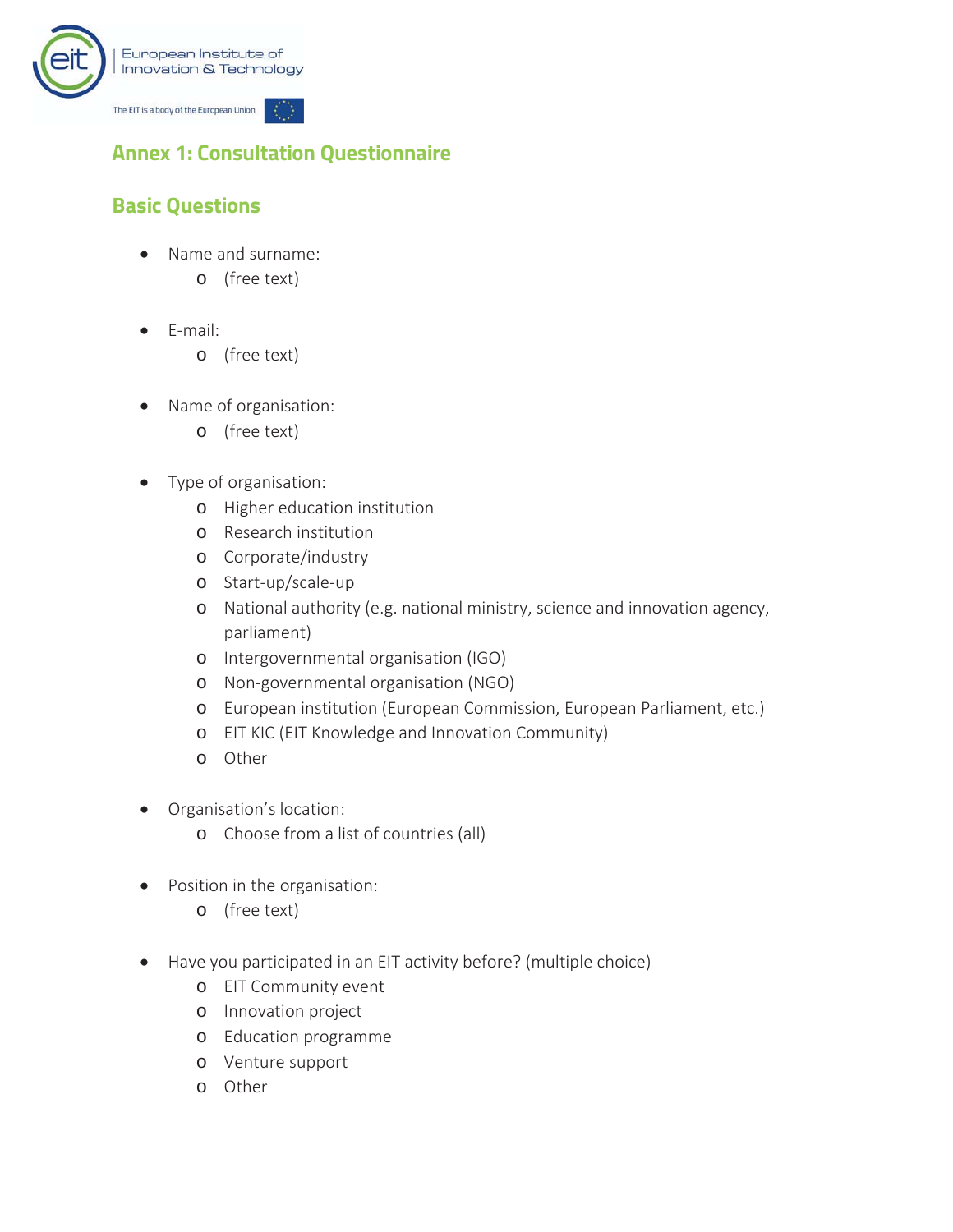![](_page_33_Picture_0.jpeg)

- o Not yet
- Are you currently a member of the EIT Community (EIT KICs and their partners, EIT Alumni)?
	- o Yes/No
- Which one of the following areas of activity are you most interested in?
	- o Business support
	- o Education & training
	- o Innovation-driven research activities
	- o Ecosystem-building/connectivity
- Publication privacy settings:
	- o Anonymous: Only your answers to the following type of respondent, country of origin and contribution - will be published. All other personal details (name, organisation name etc.) will not be published.
	- o Public: Your personal details (name, organisation name etc.) will be published with your contribution.

#### **Thematic Questions**

• Have you partnered with or been involved in the activities of the EIT Knowledge and Innovation Communities (KICs)?

Yes/No

#### Questions to organisations already involved in the KICs' activities (including partners)

1. Which KIC(s) have you engaged with?

Multiple choice (list of eight KICs)

2. How clearly do the EIT KICs you work with communicate their vision, mission and strategy?

1-5 (very unclearly-very clearly)

3. How open are the EIT KICs' activities to non-KIC partners?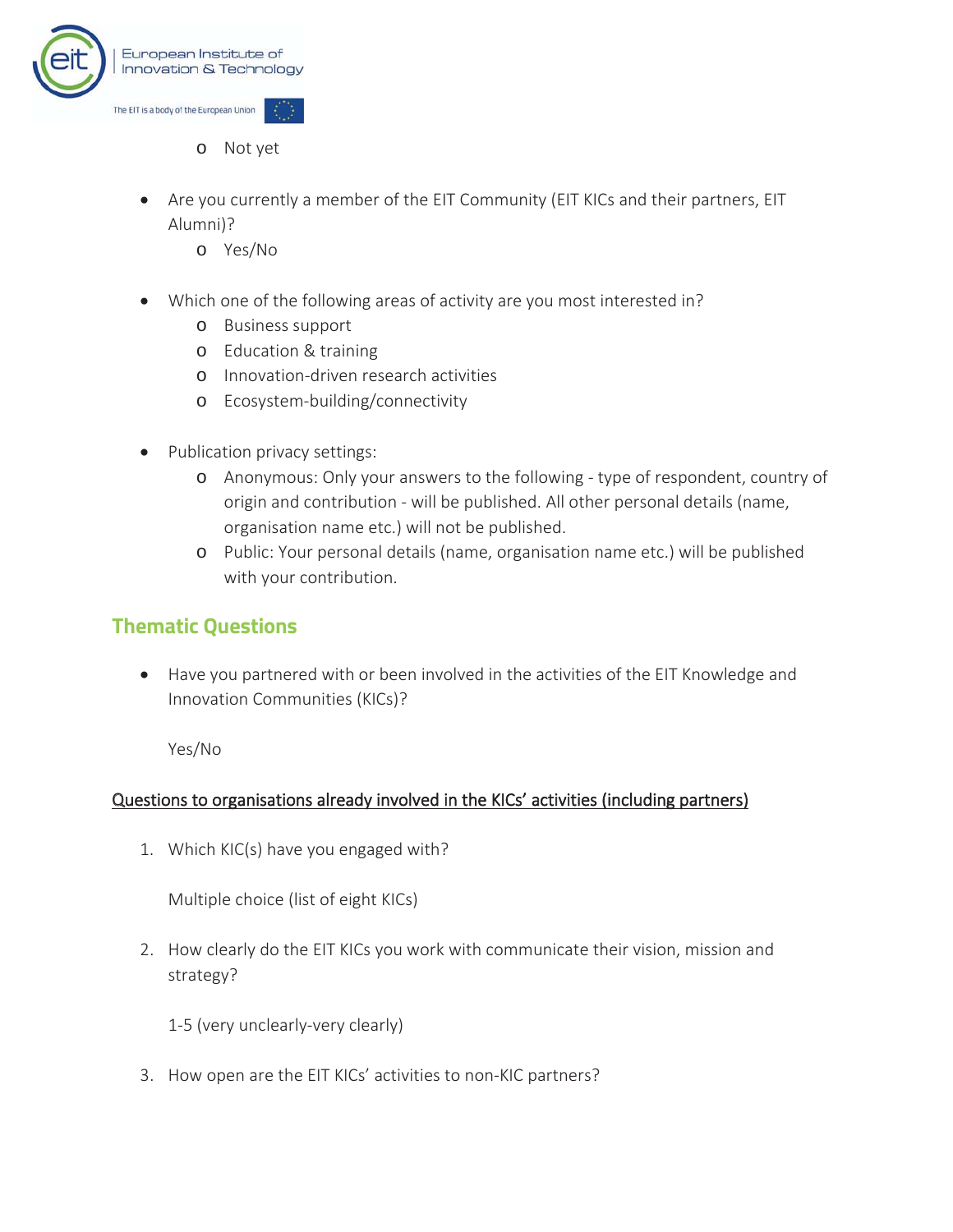![](_page_34_Picture_0.jpeg)

1-5 (very closed-very open)

4. How open and inclusive to partners are the KICs' periodic revisions of their strategic agendas (e.g. revision of their missions, strategic objectives and impact to be achieved)?

1-5 (very closed-very open)

5. Are citizens consulted in the periodic revisions of KICs' strategic agendas (e.g. revision of their missions, strategic objectives and impact to be achieved)?

Yes, they are widely consulted Yes, they are consulted to some extent No, they are not consulted

6. How open and transparent are the selection procedures for KIC activities?

1-5 (very closed-very open)

7. (if 1-3) How could the selection procedures be improved?

Free-form answer (optional)

8. Is it clear how innovators, entrepreneurs and students can join and benefit from the KICs' activities?

1-5 (very unclear-very clear)

9. (if 1-3) How could this clarity be improved?

Free-form answer (optional)

10. How satisfied have you been with your communication with the KICs?

1-5 (very unsatisfied-very satisfied)

11. How well are the KICs' results disseminated?

1-5 (very badly-very well)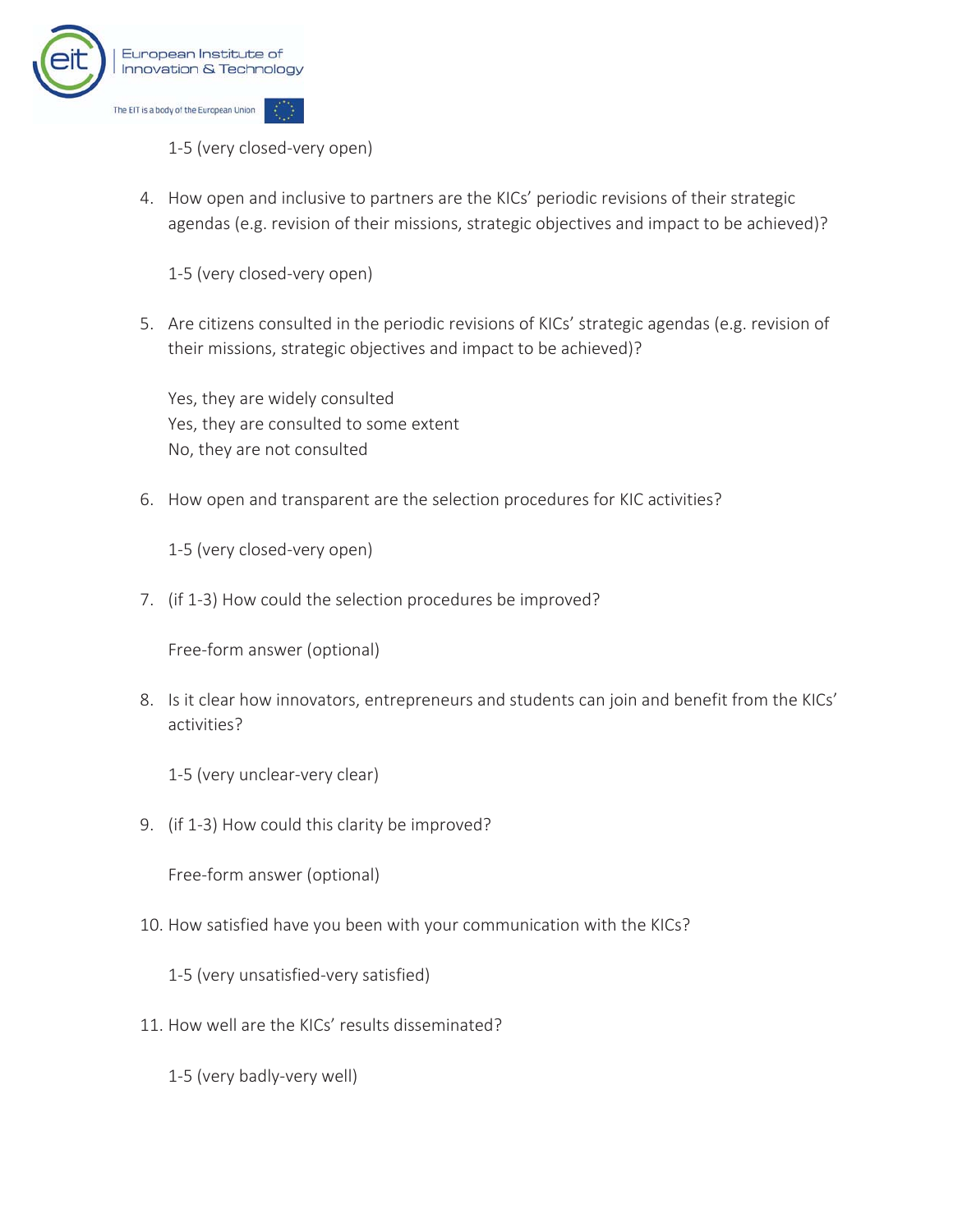![](_page_35_Picture_0.jpeg)

12. What information would you find useful in terms of KIC results?

Free-form answer (optional)

- 13. Are there aspects of the KICs' operations that you think should be better communicated to internal and external audiences?
	- Internal:
	- External:
	- Table/Matrix
- 14. Please suggest ways in which the EIT KICs could improve their openness and transparency:

Free-form answer (optional)

#### Questions to organisations not involved in the KICs' activities

1. How clearly do the EIT KICs communicate their vision, mission and strategy?

1-5 (very unclearly-very clearly)

2. Have you been in direct contact with any KICs?

Yes/No

3. (if yes) How satisfied have you been with the KICs' communication?

1-5 (very unsatisfied-very satisfied)

4. How open are the KICs' activities to non-KIC partners?

1-5 (very closed-very open)

5. (if 1-3) What do you think are the barriers faced by non-KIC partners?

Free-form response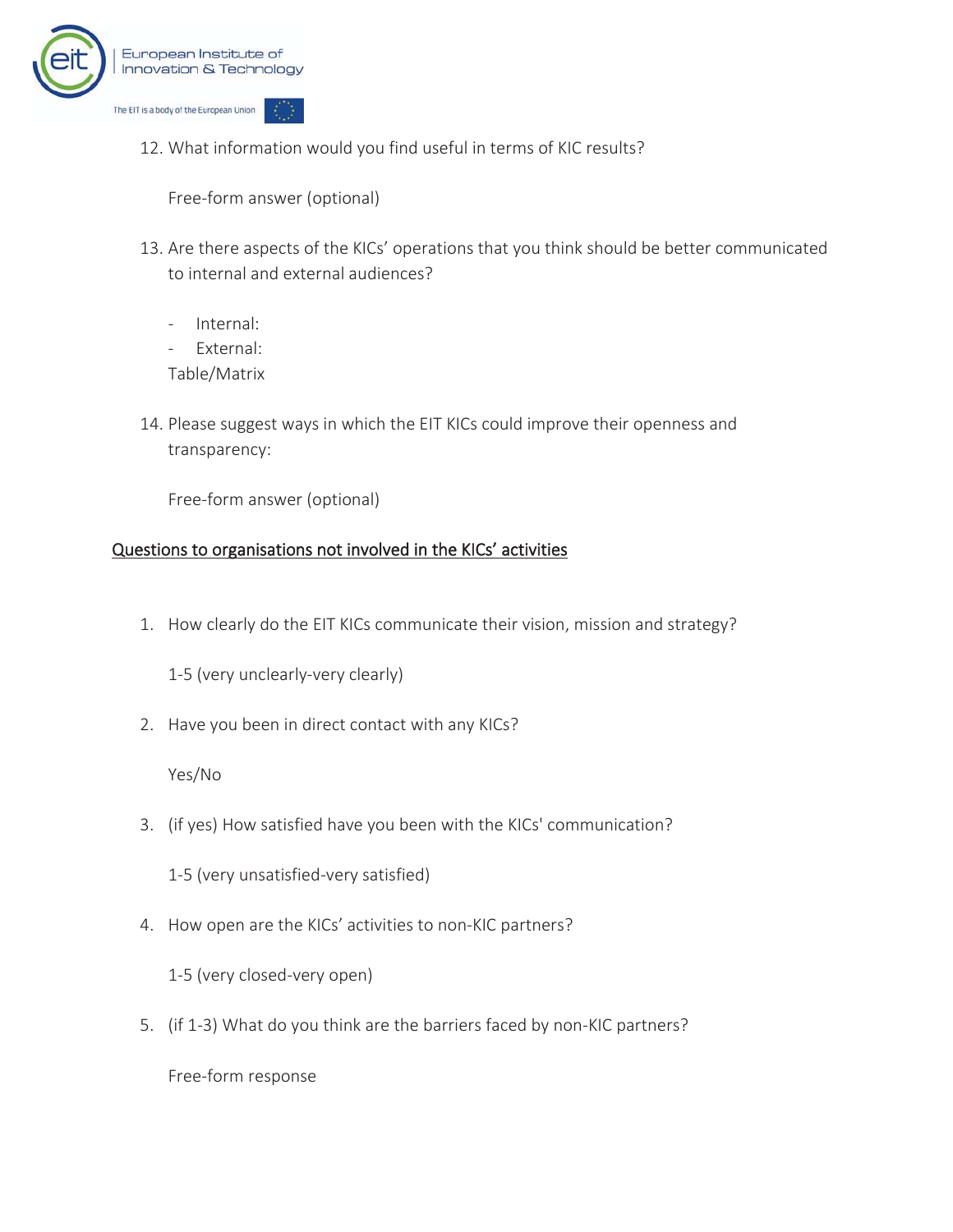![](_page_36_Picture_0.jpeg)

6. How open and transparent are the selection procedures for KIC activities?

1-5 (very closed-very open)

7. (if 1-3) How could the selection procedures be improved?

Free-form response

8. How open and inclusive to non-partners are the KICs' periodic revisions of their strategic agendas (e.g. revision of their missions, strategic objectives and impact to be achieved)?

1-5 (very closed-very open)

9. Is it clear how innovators, entrepeneurs and students (or other interested organisations and individuals) can join and benefit from KIC activities?

1-5 (very unclear-very clear)

10. (if 1-3) How could this clarity be improved?

Free-form answer (optional)

11. How well are the KICs' results disseminated?

1-5 (very badly-very well)

12. Are there aspects of the KICs' operations that you think should be better communicated?

Free-form answer

13. Please suggest ways in which the EIT KICs could increase their openness and transparency:

Free-form answer

# **Submission of Supporting Documents**

If you wish to upload additional documents (e.g. Position Paper), please do so here: (upload file here)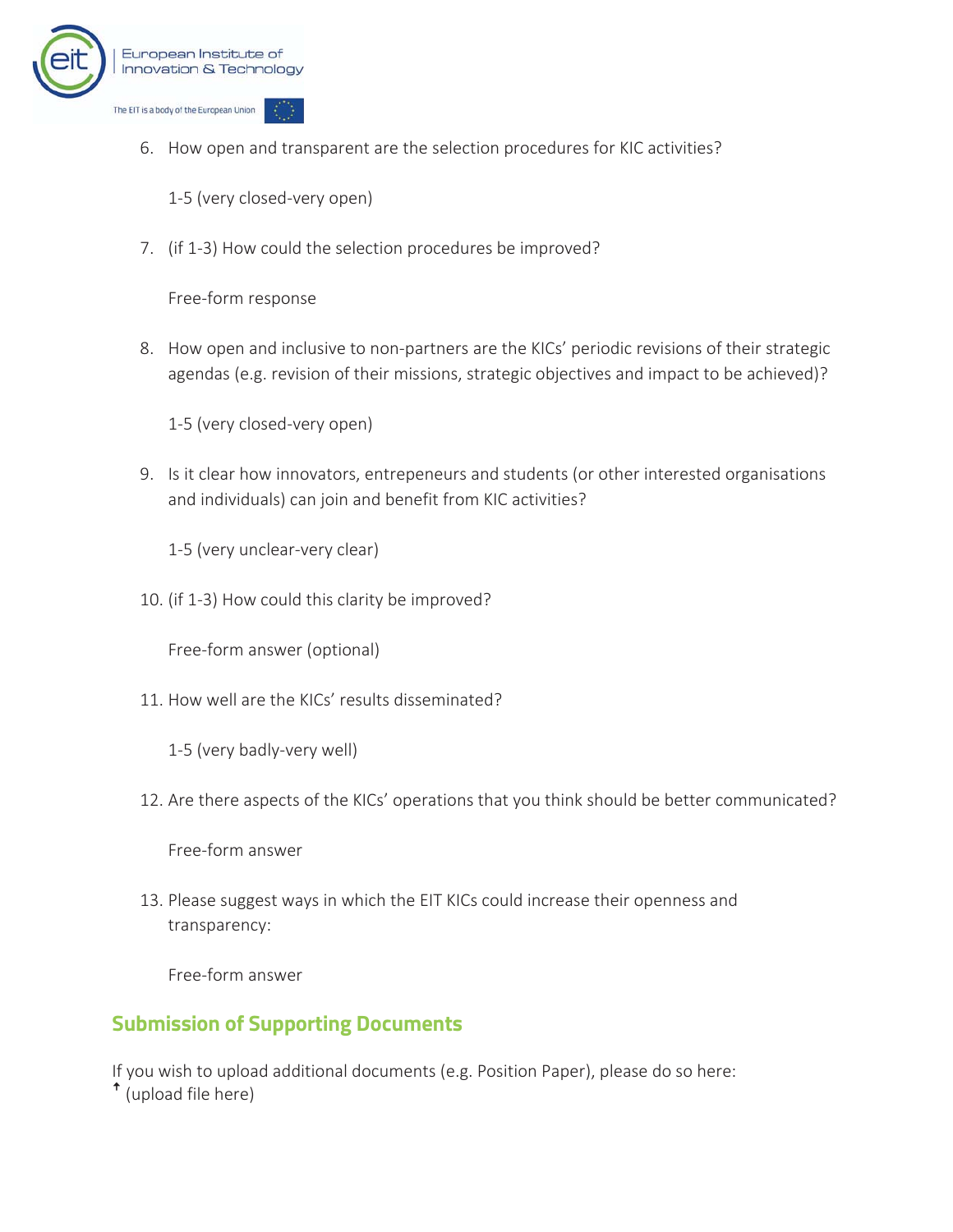![](_page_37_Picture_0.jpeg)

 $\square$  I agree with the personal data protection provisions.

 $\square$  I consent to being included in the EIT Stakeholder Database for future contacts.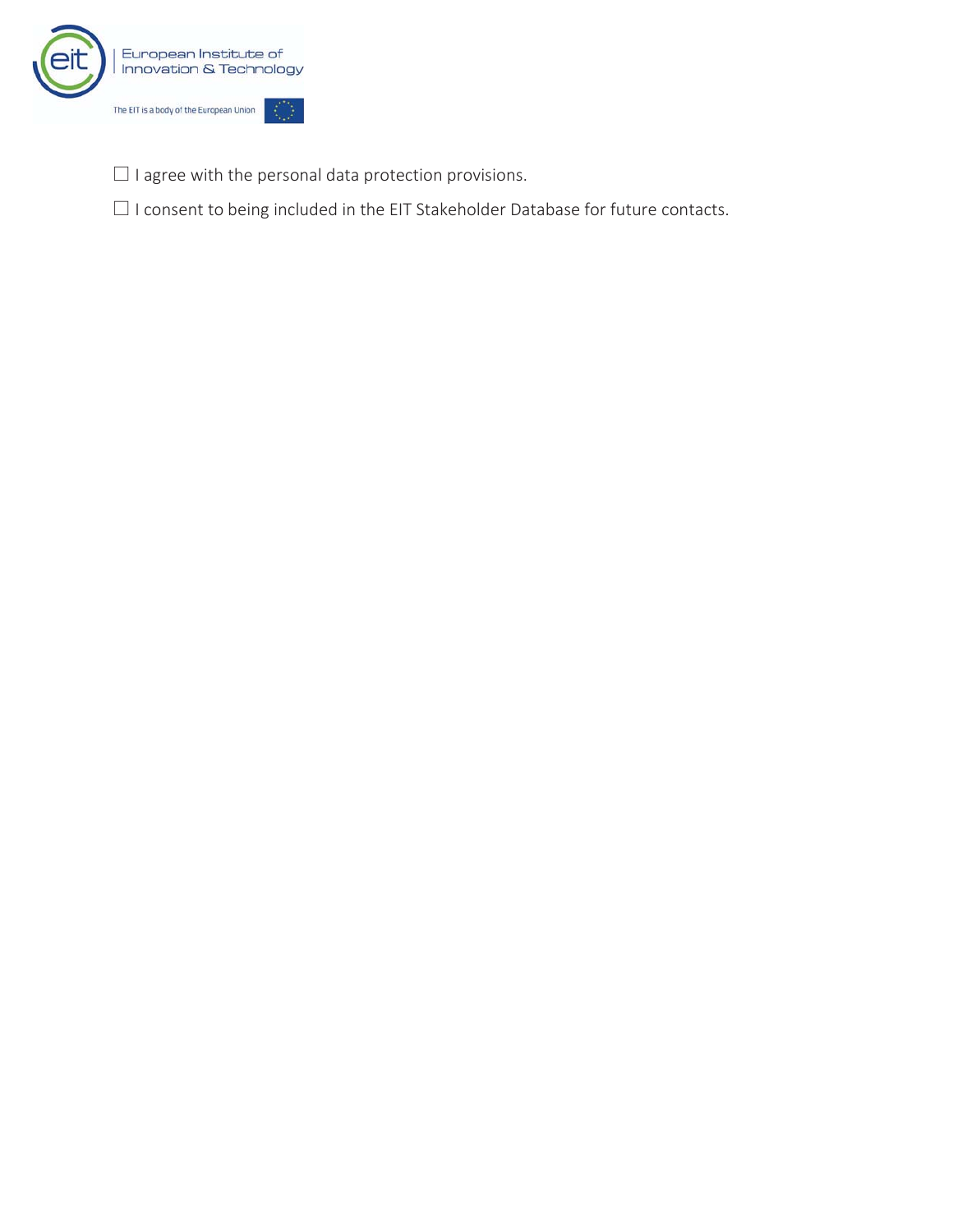![](_page_38_Picture_0.jpeg)

# **Annex 2: Comments from respondents3**

### **1 "Partners/involved"**

The comments below are representative or make points put particularly cogently. They are clustered by the area covered by the comment, not the questions which they addressed. Communication and knowledge-sharing. Internal and external communication attracted by far the most comments. There was a thread about lack of transparency running through many of the comments not dealing directly with communication, some specifically about to transparency, and some in connection with perceived shortcomings in the calls and requirements procedures, and in the selection and evaluation procedures.

#### 1.1. Transparency

"Clarity."

"Stop the urge to control through centralisation (CLCs are key to drive local agendas and need to be given more responsibilities), truth hurts but is necessary to drive openness and transparency in any democracy (so act as a democratic institution)."

"More transparency in the call procedures (Climate, InnoEnergy)."

"The system is not transparent at all. There are no clear protocols and they are not openly available. The communication is extremely poor and even when asked for it can very much depend both who asks and who is asked on what reply we get. (Comments apply to EIT Food in particular."

"EIT should check the transparency process; these processes (and calls) open a wide variety of interpretation and occasional decisions; decisions on KAVA projects to be funded are made like in a bazaar. Involvements / conflicts-of-interest between KIC managers and KIC partners grow over the years."

"The communication on the EIT KIC results should be more transparent and honest. Independent evaluations and research on EIC KICs is needed. Real sums (not artificial KCA's); real success of the start-ups (not just numbers of the created ones) should be communicated. Also not so successful stories should be shared. This would be the only way to actually develop something and go forward. Now it seems, that only praising is put out. It is not very constructive, as all this kind of

<sup>&</sup>lt;sup>3</sup> The selection of comments has been made by Cecoforma, which summarised the survey. They are not the responsibility of the EIT.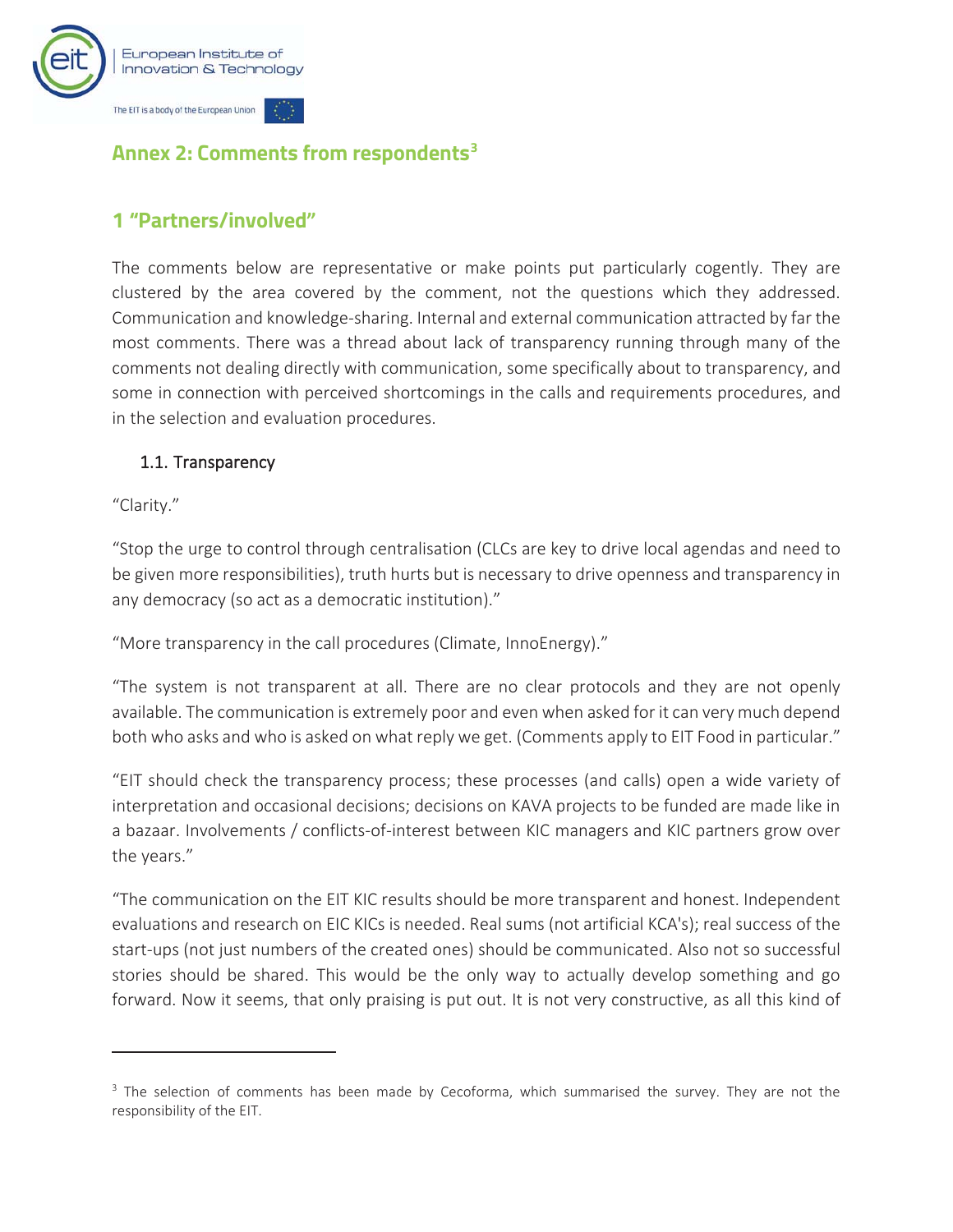![](_page_39_Picture_0.jpeg)

big and visionary collaborations have their toothing problems. It is not a shame, but an opportunity!"

"The KICs should be internally open and transparent to members and be open to the rest of the world with their results and how resources were used. But they should not be completely open about the details of their strategy and implementations. It should be up to EIT to judge the overall Business Plans and provide the funding as deemed appropriate. It is not for just anybody else to be involved, otherwise there would be no reason to be a partner taking the strategic responsibility."

"Responsiveness to suggestions and actions made to improve processes and improvement of feedback on collaboration."

"Sometimes new regulations are not communicated in time and not sufficiently transparent. As an example, we would like to refer to the EIT Health Business Plan 2020 which originally did not include the requirement for universities to provide co-funding. This was communicated briefly after the calls for proposals had been published, and it was hidden in a newsletter from the EIT Health headquarter which came at very short notice (very close to the deadline for proposals). It is essential that important information is communicated clearly and early!"

#### 1.2. Calls and requirements

"EIT needs to provide some stability for the KICs with budget visibility, multi-annual funding and clear expectations regarding financial sustainability. Eligibility requirements should not be changed after calls are published and certainly not after evaluations have taken place and projects have begun."

"Web based procedure with clear process.»

"Uniform procedures as to calls, evaluations, etc., and conform to H2020/HEU procedures incl. F&T portal."

#### 1.3. Selection and evaluation

"There is no standard operating procedure for selection processes, no clearly defined and visible criteria for selection, conflict in response from EIT and KICs due to parallel and unrelated processes between the organisations (replications and waste of public money therefore), taking too long, not legally binding and contractually agreed until too late to start any project in earnest on 1st January of each year."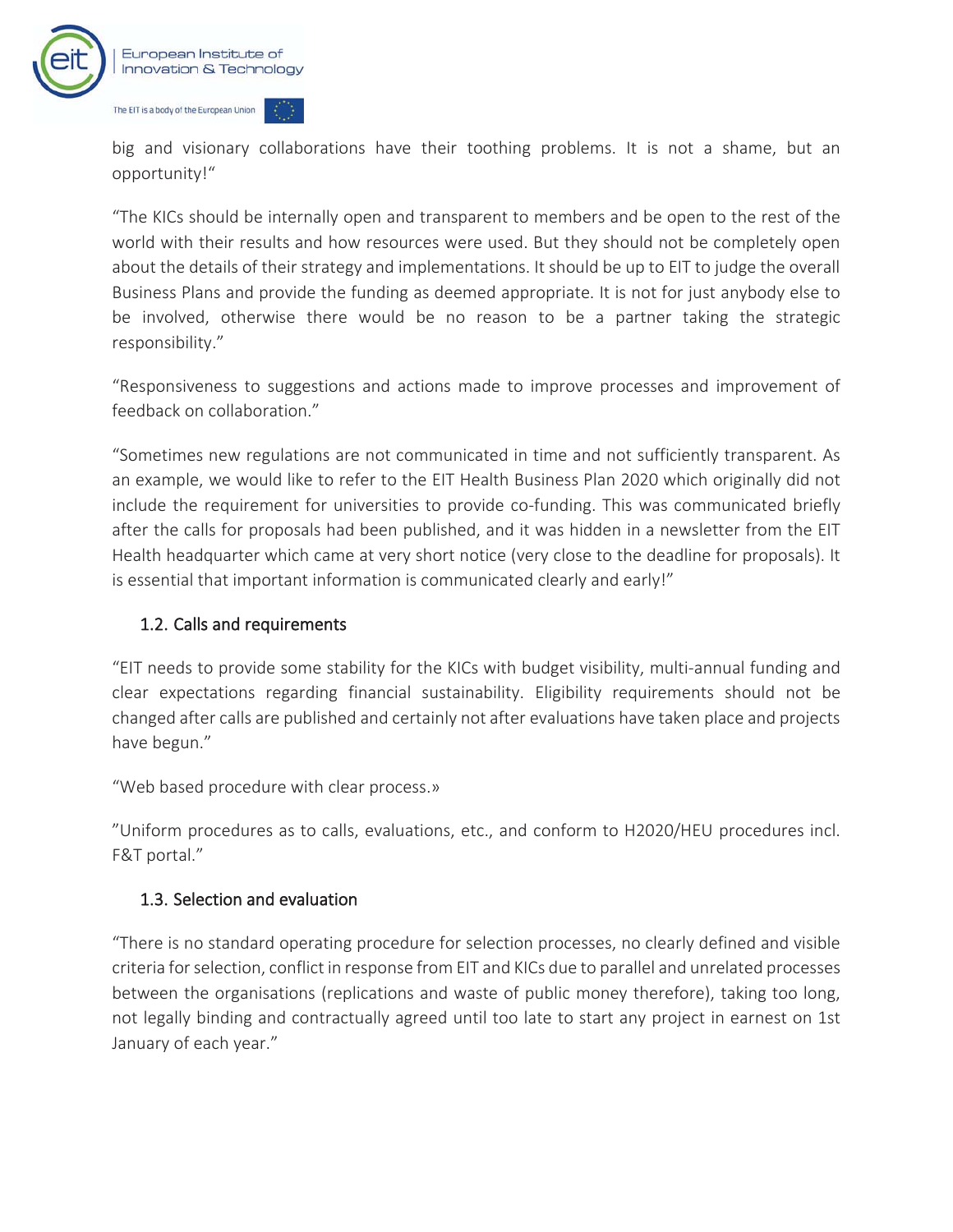![](_page_40_Picture_0.jpeg)

"Visibility of selection processes including criteria for approval or rejection. It implies same standard operating procedures, no exception, stop the double processes between KICs and EIT, building trust between EIT and KICs."

"Clarify selection criteria and provide detailed evaluation score and feedback in each phase of the process."

"Internal checks to ensure consistency between reviewer comments and scores."

"The transition from a call evaluation ranking list to the final business plan should become more transparent in general."

"We need uniformity across KICs and to conform to H2020/HEU like MSCA, EIC,…"

#### 1.4. Communication / knowledge-sharing

#### 1.4.1. Internal

"The Communication with EC and EIT has been very variable and in times of transition between MFFs unacceptable. The EC /EIT seems not to understand that KICs are private entities without much own capital and therefore cannot survive interruptions or delays in the cash flow. At the same time EIT demands that the KIC LEs employ all senior KIC staff, thus forcing large monthly cash-outs. EC/EIT has already lost a lot of credibility with many partners due to this."

"Already, communication between lockdown was patchy but with lockdown and restriction in travelling, debates are becoming one sided, communication is too late too little. On time, visible and clear information is required."

"Standard procedures which are written and available to all."

"More transparent and in-time communication. »

"Simple, schematic procedures at the website. Clear targets, clear criteria on excellence, impact and relevance."

#### 1.4.2. External

"The brand awareness is low, EIT KICs should focus on brand building. EIT KICs should provide more transparency and simplicity. The objectives are difficult to understand the programme structure is too complex, hardly understandable for externals."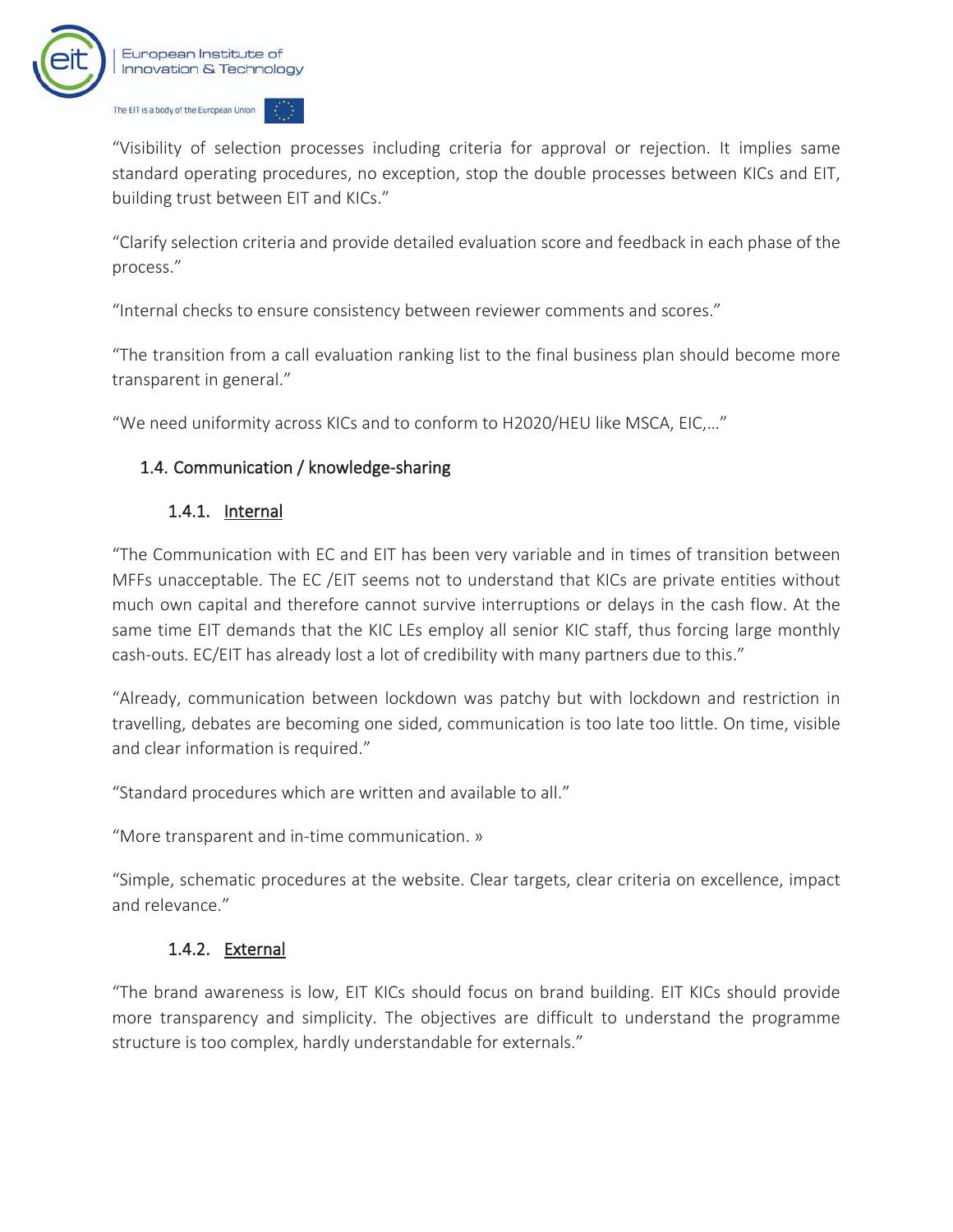![](_page_41_Picture_0.jpeg)

"It is a lot of information and hard to find for some target groups. We need a easier way to find right information to the right target group in an easy way."

"Multi Level Marketing communication - 1) EIT focusing on brand and main messages + events, 2) Consortium partners engaged in day-2-day agenda, events, communication with reasonable freedom for the modifications and engaging with third level 3) community - start-ups, external partners, mentors."

"Simplified messages tailored to the target audiences. The receiver reads messages from the point of view "what is there for me". If that is not clear the message has no effect."

"It is hard to find information on the website. We need packaged information on PPTs etc. - both short and longer."

"Brief quick facts, information sheets on every project."

"Offers need to be packaged. It is hard to find info on the websites and then there are different websites for EIT Health and EIT Health Scandinavia etc."

(Communicate on) "available support and accessibility."

(Communicate on) "advantages of cooperation, objectives, perspectives, pathway."

"The information of the benefits and offering is not built from target audience point of view. You need to have huge amount of knowledge beforehand to be able to even look for the information. More customer friendly communication needed not only on KIC but also on EIT level."

"More communication to the wider society."

"(Communicate on) Events from other KICs, discussions with the Commission, influence worldwide, communication with citizens, open fora, sponsoring of citizen debates, not being afraid of the status quo and not there to please timid large corporations."

"More personal success stories and examples of the EIT's added value for the organizations/researchers joined to the activities. Societal impact of the projects is important to collect and share."

"Partnership database, overall data about KPIs, attracted investments etc."

"A searchable database with all start-ups, students, patents."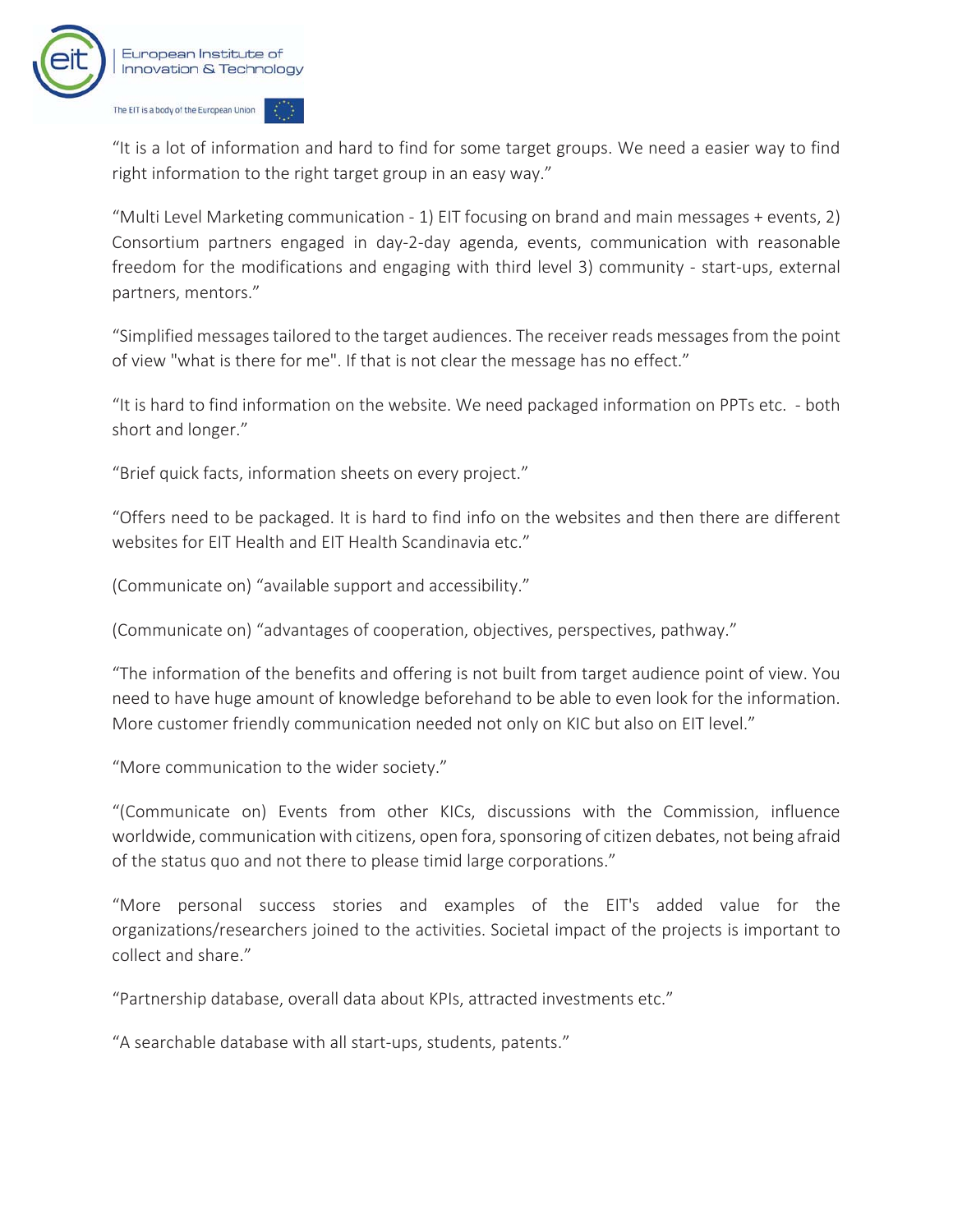![](_page_42_Picture_0.jpeg)

(Communicate on) "Outreach capacity: Number of organizations and individuals supported. Number of talents who have been transferred from Education Pillar to Business Creation pillar by establishing innovation teams / start-ups. Total value of investment, attracted by supported startups."

"The EIT education label is still not very strong. Marketing of the EIT-programs and summer schools etc. to students would be needed: Why and how? The programs are good and run by good universities, thus I am sure they benefit the students."

# **2 'Not-"partners/involved"'**

The comments from this group were very similar to those of the "partners/involved" group. However, as noted in the main text, there was one respondent in this group who marked everything 5/5 and said "everything's amazing".

#### 2.1 Transparency

#### "Closed shops"

"Lack of clear information on the possibilities…in combination with uncertainty about the rules. If information about the possibilities could be more closely linked with Horizon (use of funding and tenders?) at least for info, as with other third party calls) it might be easier."

"Complicated scheme of access and access fees. …Companies may be interested to develop activities on an ad hoc basis but there is no opening."

#### 2.2 Calls and requirements

"Open calls are now more frequent, should still be promoted more with relevant target groups; if you have never heard of EIT you generally have very little information about what opportunities are offered, especially if you are a business."

"They are often a bit blurry and full of buzzwords."

"Timely publication to the research community."

"Open calls for participation, comprehensible selection of partners"